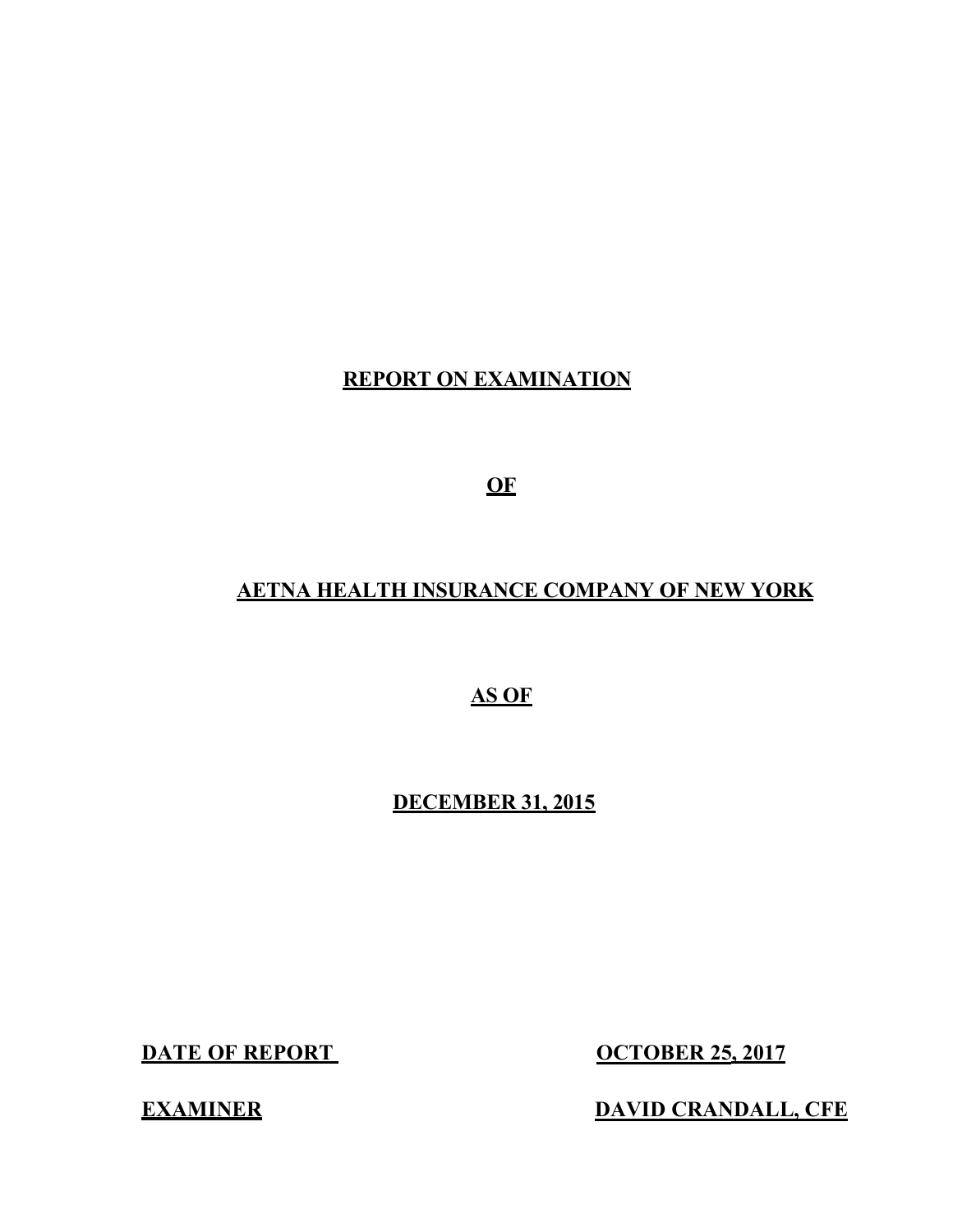## **TABLE OF CONTENTS**

**ITEM NO.** 

## **PAGE NO.**

| 1. | Scope of the examination                                                                                                                                                                            | 3                                     |
|----|-----------------------------------------------------------------------------------------------------------------------------------------------------------------------------------------------------|---------------------------------------|
| 2. | Description of the Company                                                                                                                                                                          | 6                                     |
|    | A. Corporate governance<br>B. Territory and plan of operation<br>C. Reinsurance<br>D. Holding company system<br>E. Significant operating ratios<br>F. Accounts and records<br>G. Medical loss ratio | 8<br>10<br>11<br>11<br>16<br>17<br>17 |
| 3. | <b>Financial statements</b>                                                                                                                                                                         | 19                                    |
|    | A. Balance sheet<br>B. Statement of revenue and expenses and capital and urplus                                                                                                                     | 20<br>21                              |
| 4. | Subsequent events                                                                                                                                                                                   | 22                                    |
| 5. | Compliance with prior report on examination                                                                                                                                                         | 23                                    |
| 6. | Summary of comments and recommendations                                                                                                                                                             | 25                                    |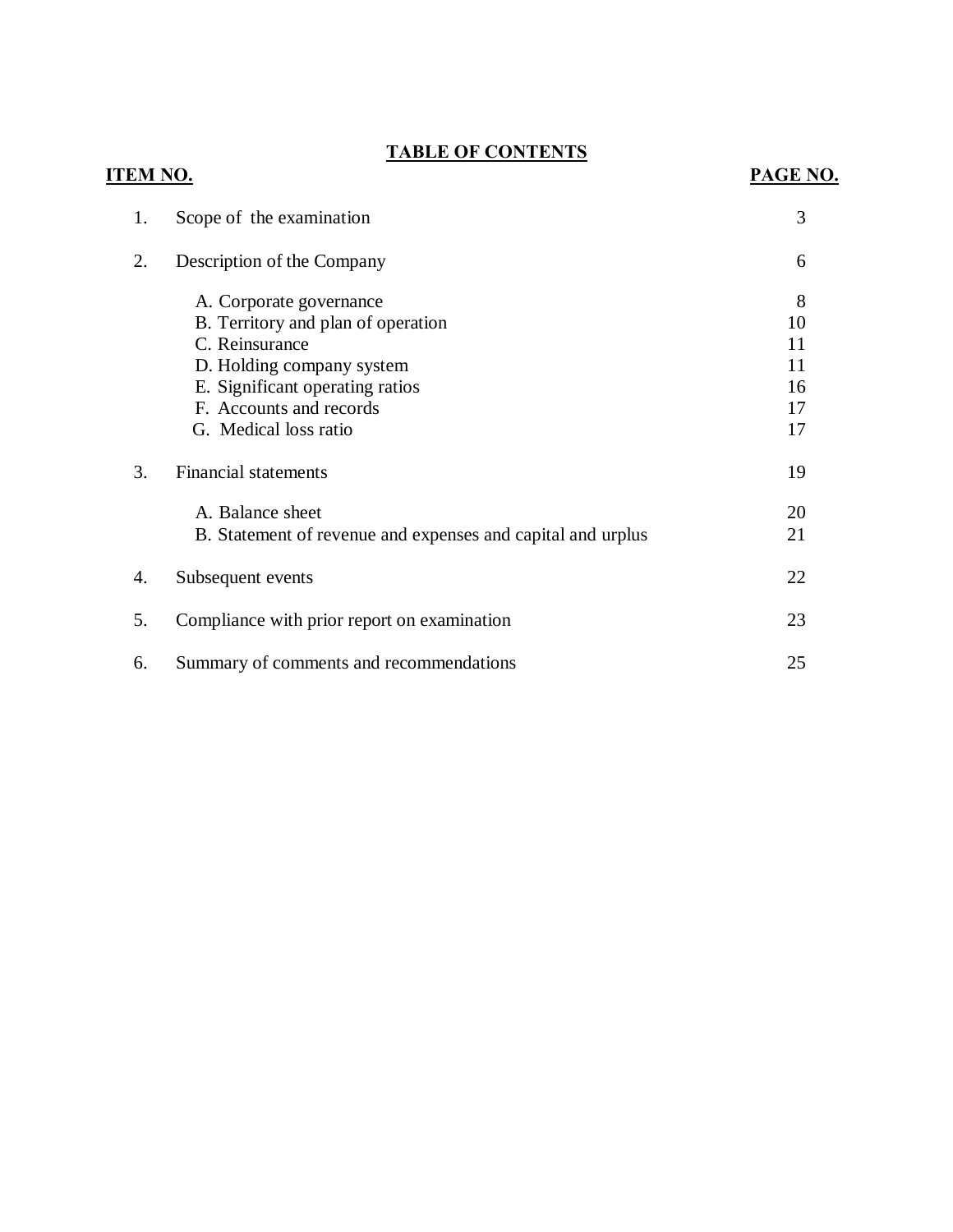

## NEW YORK STATE DEPARTMENT<sub>of</sub> **SCIAL SERVICES**

Andrew M. Cuomo National Andrew Maria T. Vullo National Andrew Maria T. Vullo National Andrew Maria T. Vullo Governor Superintendent Superintendent Superintendent Superintendent Superintendent Superintendent Superintendent Superintendent Superintendent Superintendent Superintendent Superintendent Superintendent Superintendent Sup

October 25, 2017

 Honorable Maria T. Vullo Superintendent of Financial Services Albany, New York 12257

#### Madam:

 Pursuant to the requirements of the New York Insurance Law, and acting in accordance with the instructions contained in Appointment Number 31422, dated February 4, 2016, attached hereto, I have made an examination into the condition and affairs of Aetna Health Insurance Company of New York, an accident and health insurance company licensed pursuant to the provisions of Article 42 of the New York Insurance Law, as of December 31, 2015, and respectfully submit the following report thereon.

 The examination was conducted at the administrative office of Aetna Health Insurance Company of New York, located at 151 Farmington Avenue, Hartford, Connecticut.

Wherever the designations  $\tilde{o}$ AHIC $\tilde{o}$  or the  $\tilde{o}$ Company $\tilde{o}$  appear herein, without qualification, they should be understood to indicate Aetna Health Insurance Company of New York.

Wherever the designations  $\tilde{o}$ Aetnaö or the  $\tilde{o}$ Parentö appear herein, without qualification, they should be understood to indicate Aetna Inc. the ultimate parent of the Company.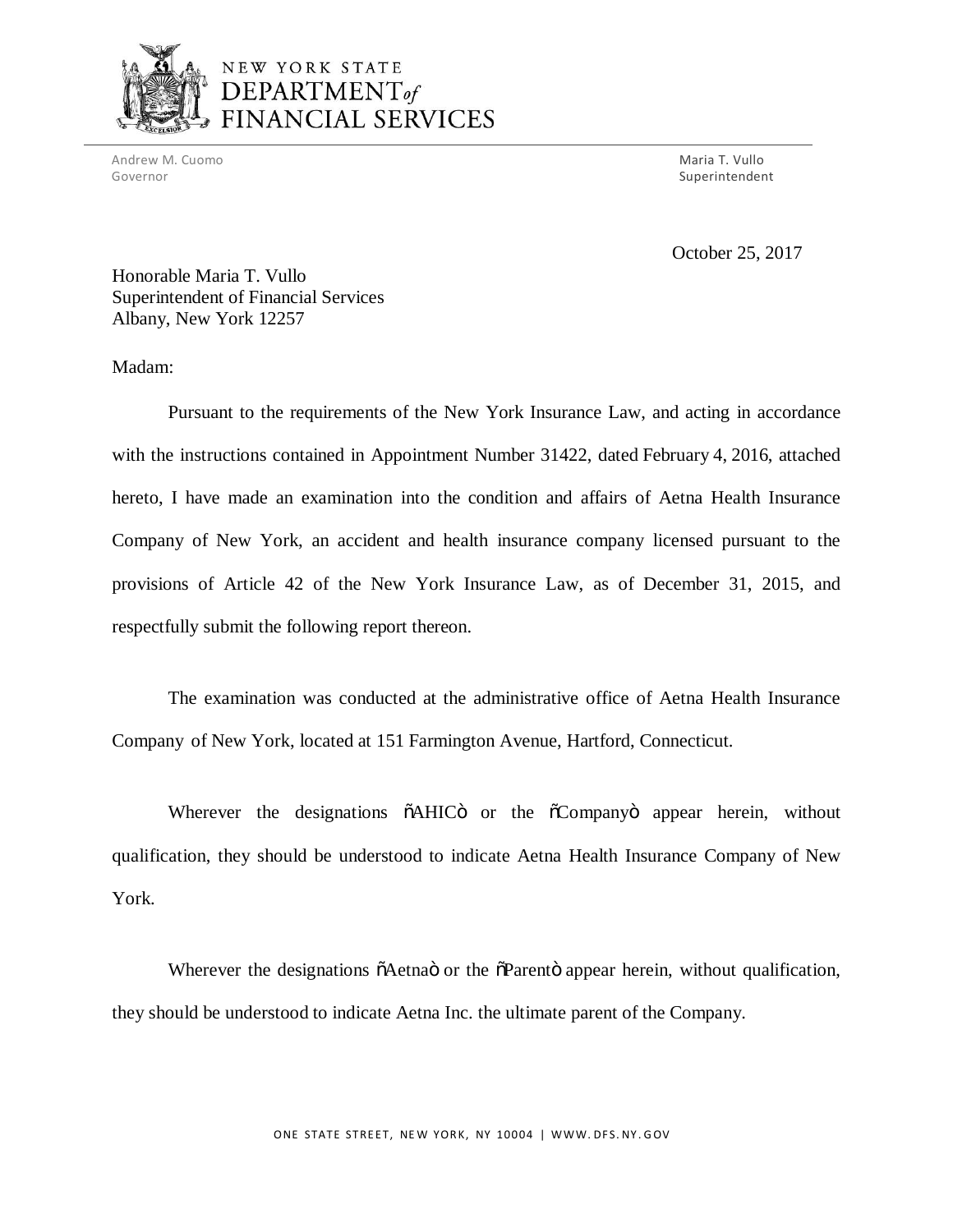Wherever the designation  $\tilde{o}$ AHI $\tilde{o}$  appears herein, without qualification, it should be understood to indicate Aetna Health Inc. (A New York Corporation), a health maintenance organization certified pursuant to Article 44 of the New York State Public Health Law, and an affiliate of AHIC.

Wherever the designation the  $\delta$ Departmentö appears herein, without qualification, it should be understood to indicate the New York State Department of Financial Services.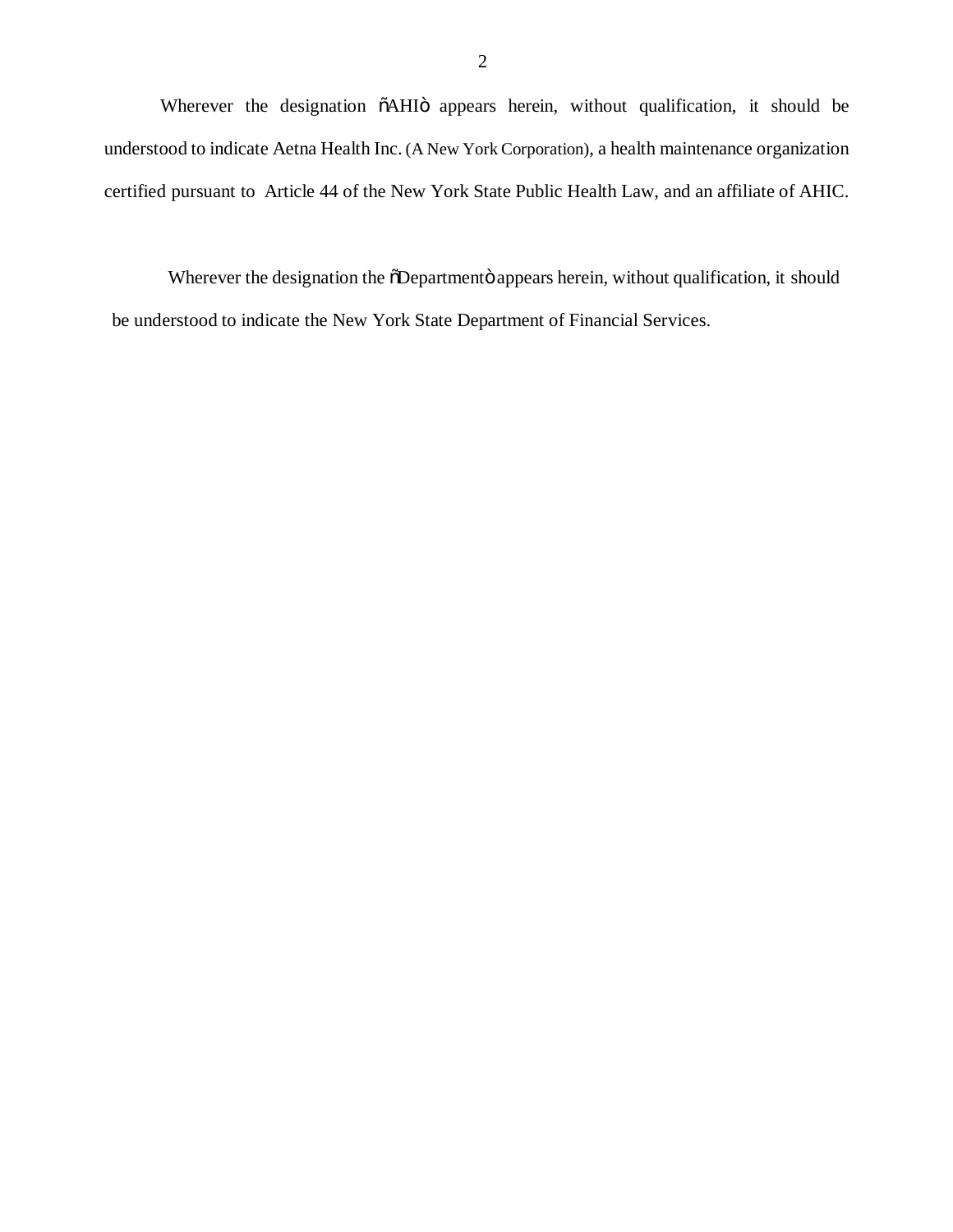#### **1. SCOPE OF THE EXAMINATION**

 The previous examination was conducted as of December 31, 2010. This examination was a financial examination as defined in the National Association of Insurance Commissioners ( $\delta NAIC\ddot{o}$ ) *Financial Condition Examiners Handbook, 2016 Edition* (the  $\delta H$ andbook $\ddot{o}$ ), and it covered the five-year period from January 1, 2011 through December 31, 2015. The examination was conducted observing the guidelines and procedures in the Handbook, and where deemed appropriate by the examiner, transactions occurring subsequent to December 31, 2015 were also reviewed.

 The examination was conducted on a risk-focused basis in accordance with the provisions of the Handbook, which provides guidance for the establishment of an examination plan based on the examiner *assessment* of risk in the Company *a* operations and utilizes that evaluation in formulating the nature and extent of the examination. The examiner planned and performed the examination to evaluate the Company & current financial condition, as well as to identify prospective risks that may threaten the future solvency of Aetna Health Insurance Company of New York.

<span id="page-4-0"></span> The examiner identified key processes, assessed the risks within those processes and assessed the internal control systems and procedures used to mitigate those risks. The examination also included an assessment of the principles used and significant estimates made by management, an evaluation of the overall financial statement presentation, and determined managementøs compliance with the Departmentøs statutes and guidelines, Statutory Accounting Principles, as adopted by the Department, and annual statement instructions.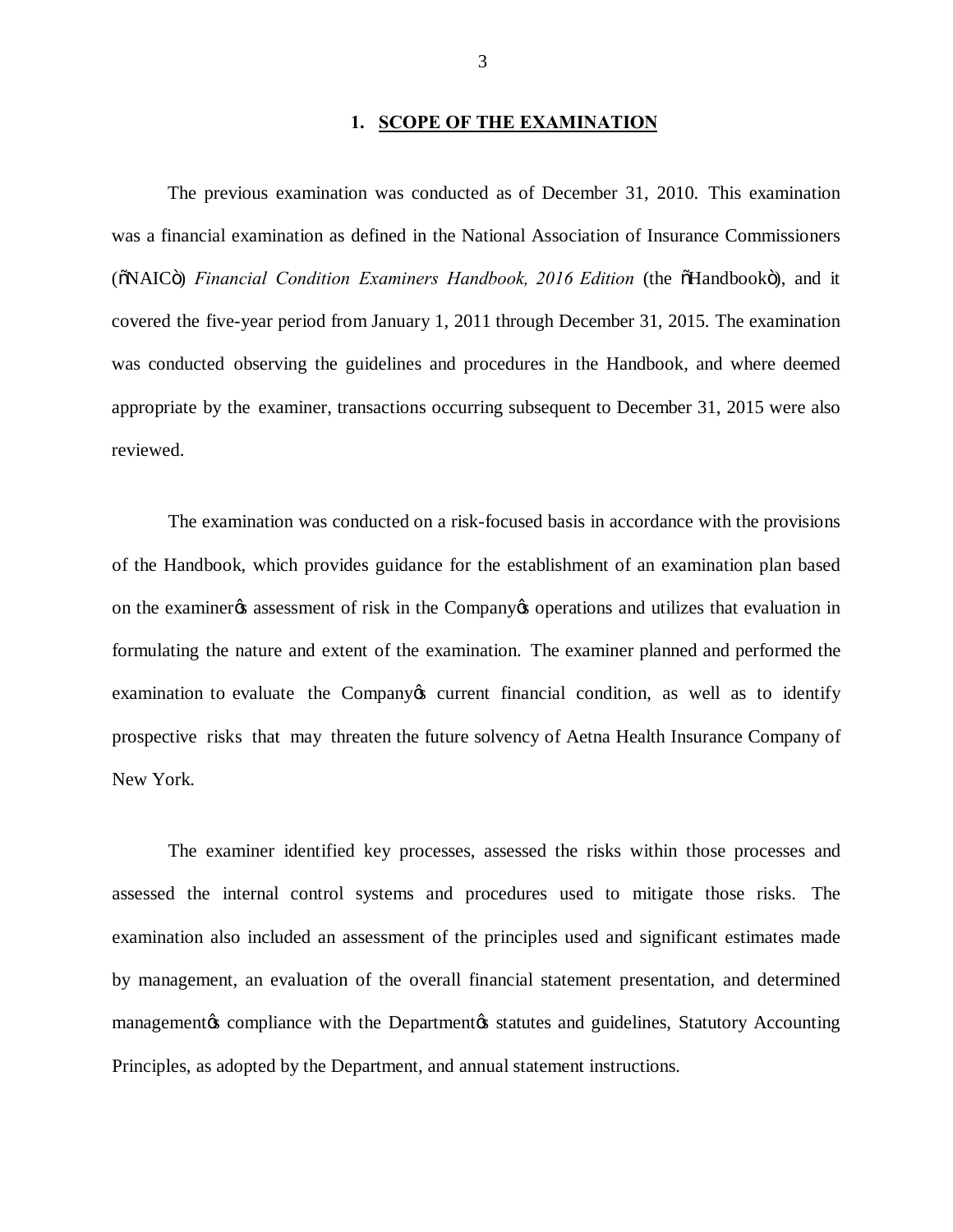Information concerning the Company to organizational structure, business approach and control environment was utilized to develop the examination approach. The examination evaluated the Company os risks and management activities in accordance with the NAIC  $\alpha$  nine branded risk categories. These categories are as follows:

- Pricing/Underwriting
- Reserving
- Operational
- **Strategic**
- Credit
- **Market**
- Liquidity
- Legal
- Reputational

The examination also evaluated the Company os critical risk categories in accordance with the

NAIC $\circ$ s ten critical risk categories. These categories are as follows:

- Valuation/Impairment of Complex or Subjectively Valued Invested Assets
- **•** Liquidity Considerations
- **Appropriateness of Investment Portfolio and Strategy**
- **Appropriateness/Adequacy of Reinsurance Program**
- Reinsurance Reporting and Collectability
- Underwriting and Pricing Strategy/Quality
- **Reserve Data**
- Reserve Adequacy
- Related Party/Holding Company Considerations
- **•** Capital Management

 The Company was audited annually, for the years 2011 through 2015, by the accounting firm of KPMG, LLP. The Company received an unmodified opinion in each of those years. Certain audit work papers of KPMG were reviewed and relied upon in conjunction with this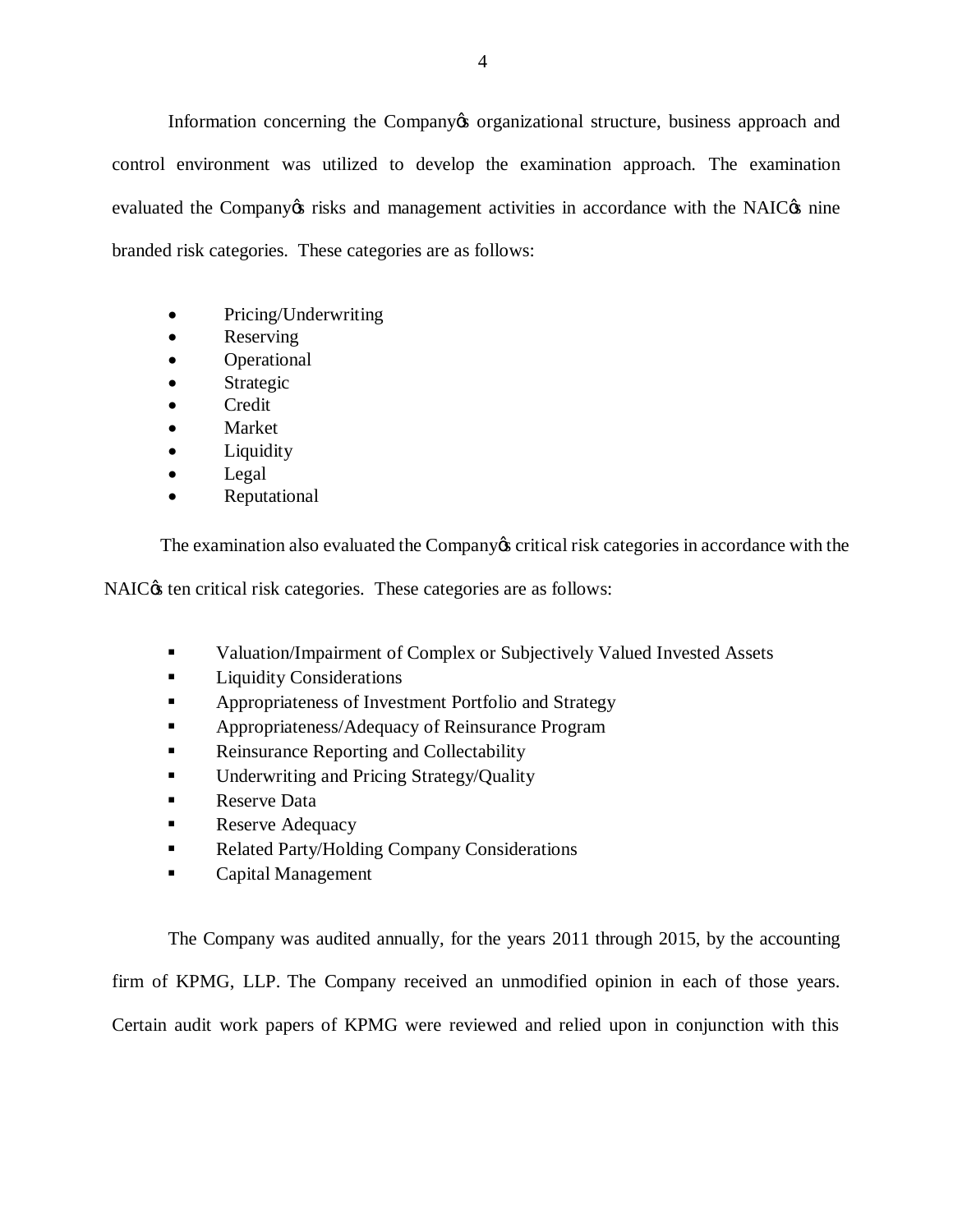examination. The Company has an internal audit department which has been given the task of assessing AHIC $\circ$  internal control structure. A review was also made of the Company $\circ$  Enterprise Risk Management program and Information Systems.

 This report on examination is confined to financial statements and comments on those matters which involve departures from laws, regulations or rules, or which require explanation or description.

 A review was also made to ascertain what action was taken by the Company with regard to comments contained in the prior report on examination.

Members of AHIC also have contracts with Aetna Health Inc. under the oin-networkö benefits of their contracts.

 A concurrent examination regarding the financial condition of Aetna Health Inc. was performed as of December 31, 2015, and a separate financial report on examination was issued thereon.

 A separate market conduct examination was conducted as of December 31, 2015 to review the manner in which Aetna Health Inc., Aetna Health Insurance Company of New York and Aetna Life Insurance Company conducted their business practices and fulfilled their contractual obligations to policyholders and claimants. A separate market conduct report for these entities will be issued thereon.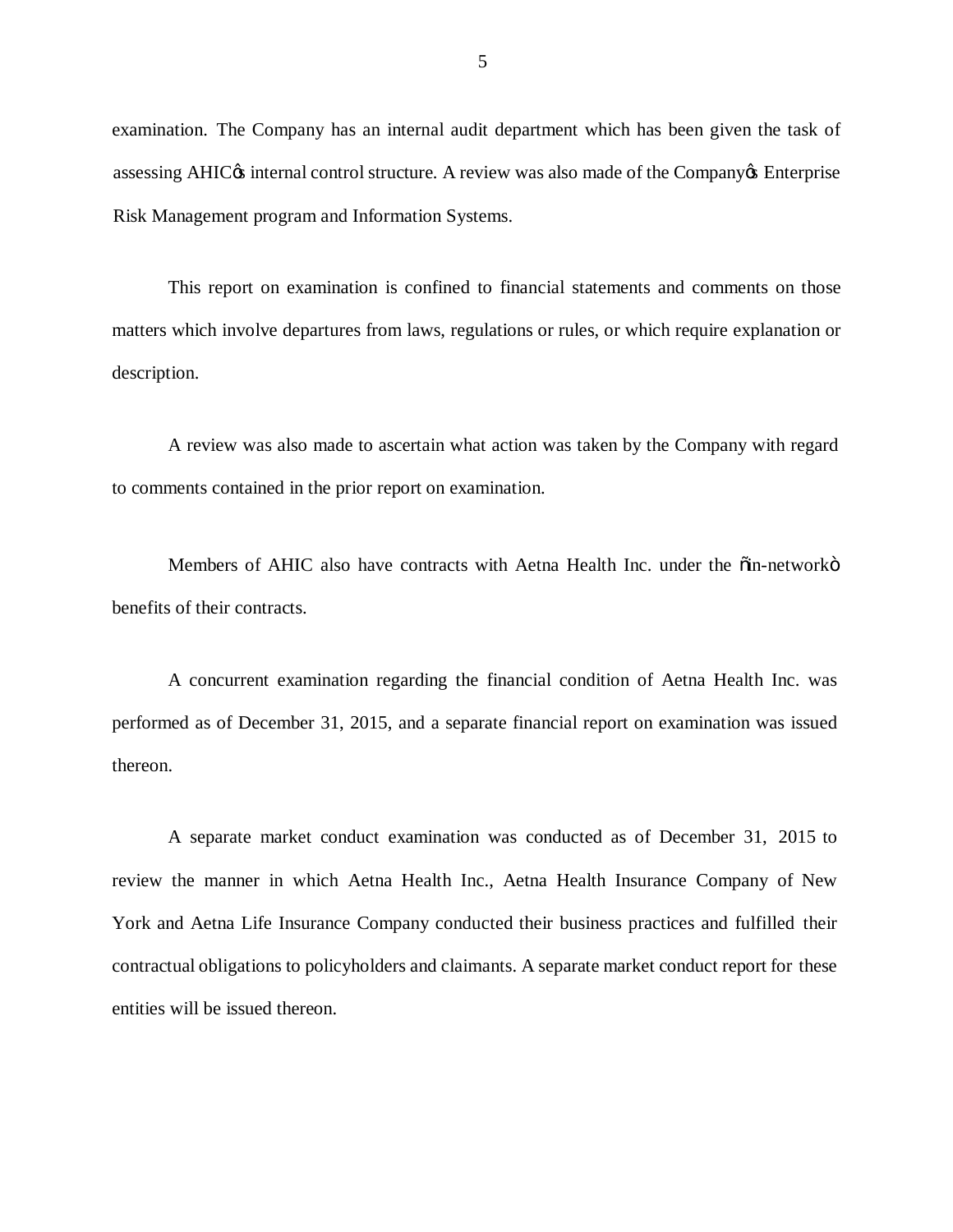#### **2. DESCRIPTION OF THE COMPANY**

 Aetna Health Insurance Company of New York is a wholly-owned subsidiary of Aetna Inc., a publicly traded company. AHIC $\alpha$  business is composed of group health insurance business primarily related to the sale of the Company os non-referred Quality Point-of-Service (o QPOSO) product and small group health insurance business related to the sale of AHIGs New York Neighborhood Network product. QPOS is a dual contract point-of-service product where the in- network benefits are covered by Aetna Health Inc. (a New York corporation) and the out-of-network benefits are covered by AHIC.

 The Company was incorporated under the laws of the State of New York on April 19, 1985, as Adirondack Life Insurance Company (õAdirondackö) and was licensed to transact an insurance business in the State of New York on August 29, 1986.

On July 31, 1990, U.S. Healthcare Inc. (õU.S. Healthcareö), a Pennsylvania corporation and the Company ts parent at that time, purchased 100% of the common stock of Adirondack from Pacific Western Holding Company. On October 26, 1990, the Company amended its charter to change its name to U.S. Health Insurance Company (a New York Corporation) and to remove its life and annuity writing authority. The Company was licensed, effective October 26, 1990, and authorized to write accident and health insurance, as defined in Section 1113(a)(3) of the New York Insurance Law.

<span id="page-7-0"></span>On July 19, 1996, U.S. Healthcare merged with Aetna Life and Casualty Company,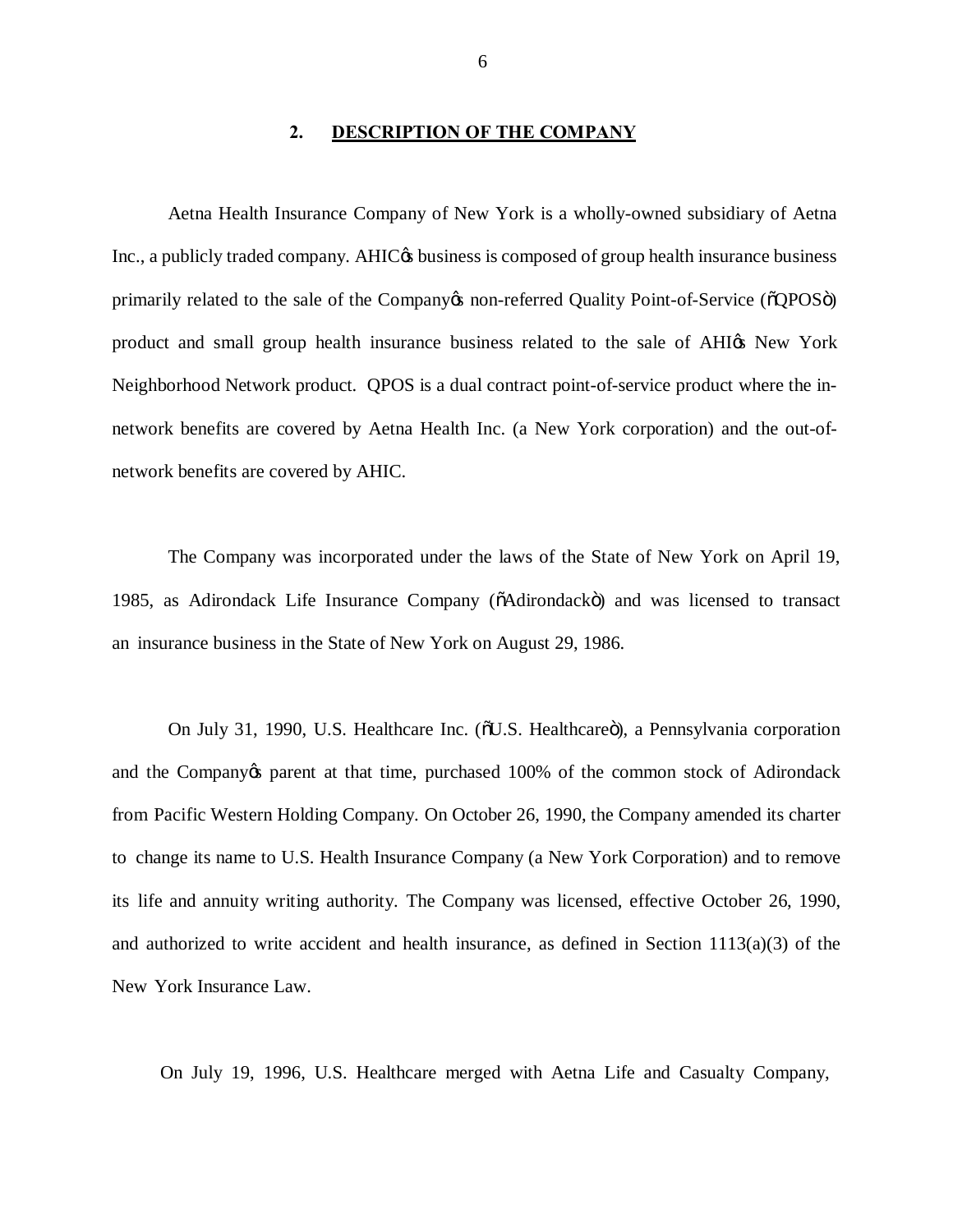pursuant to an Agreement and Plan of Merger dated March 30, 1996. Aetna Inc., a Connecticut corporation, was incorporated on March 25, 1996, for the purpose of effectuating the merger and became the sole owner of the two companies, effective July 19, 1996. After the merger, U.S. Healthcare, Inc. became a subsidiary of Aetna Inc. and its name was changed to Aetna U.S. Healthcare, Inc. (õAetna U.S. Healthcareö). Aetna U.S. Healthcare, the parent company of numerous health maintenance organizations ( $\delta HMO\ddot{o}$ ), was one of the core businesses of Aetna Inc. The other businesses were insurance and financial services, both domestic and international.

 On December 13, 2000, Aetna Inc. sold its financial services and international businesses to ING Groep N.V. and at the same time spun off its health care business to shareholders. Concurrent with the spin-off, Aetna U.S. Healthcare, Inc. (a Pennsylvania corporation) became the ultimate parent company and was renamed Aetna Inc.

The Company to name was changed from U.S. Health Insurance Company to Aetna Health Insurance Company of New York, effective May 8, 2002. The Company & name change, as reflected in its charter, was approved by its board of directors and by the Department.

 The Company, at December 31, 2010, had issued 200,000 shares of common stock, \$10 par value, outstanding and issued to Aetna Inc. There was no change to this capital structure during the period under examination.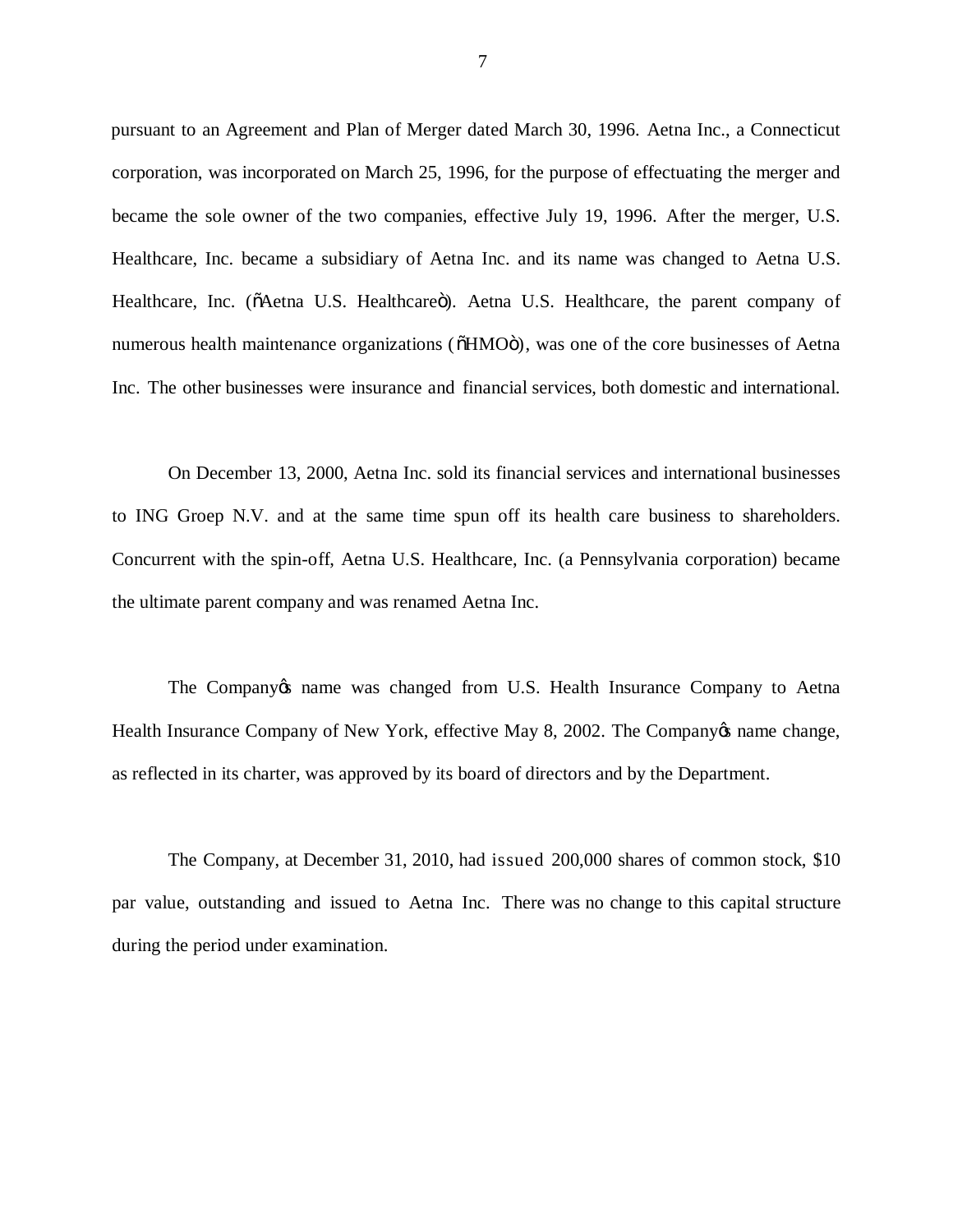Aetna Health Inc. (a New York corporation) withdrew from New York $\alpha$  small and large group commercial markets pursuant to a withdrawal plan reviewed by the New York State Department of Financial Services and placed on file as of February 20, 2015. Large groups were non-renewed as of their renewal date on or after August 31, 2015, and small groups were non-renewed as of December 31, 2015.

#### A. Corporate Governance

Pursuant to the Company ts charter and by-laws that were in effect during the period under examination, management of the Company is to be vested in a board of directors consisting of not less than thirteen or more than twenty-one members. Article III, Section 1 of the Company $\circ$ s by-laws states, in part:

> $\delta$ The affairs and business of the Corporation shall be conducted and managed by a Board of Directors consisting of not less than thirteen or more than twenty-one directors, who shall hold office for the term of one year and until their successors are elected and qualifyí ö

 On May 9, 2011, AHIC, as authorized by the unanimous written consent of its board of directors, in lieu of a meeting, and by the written consent of the sole shareholder, Aetna Inc., of all the shares of the corporation issued and outstanding and entitled to vote, amended Article IV of its Declaration and Certificate of Incorporation and Charter, to read as follows, in part:

> <span id="page-9-0"></span> $\delta$ The Board of Directors shall consist of not less than seven nor more than twelve members. Each director shall be at least eighteen years of age and at all times a majority shall be citizens and residents of the United States and not less than three shall be residents of this Stateí ö

As of December 31, 2015, the Company to board of directors consisted of the following members: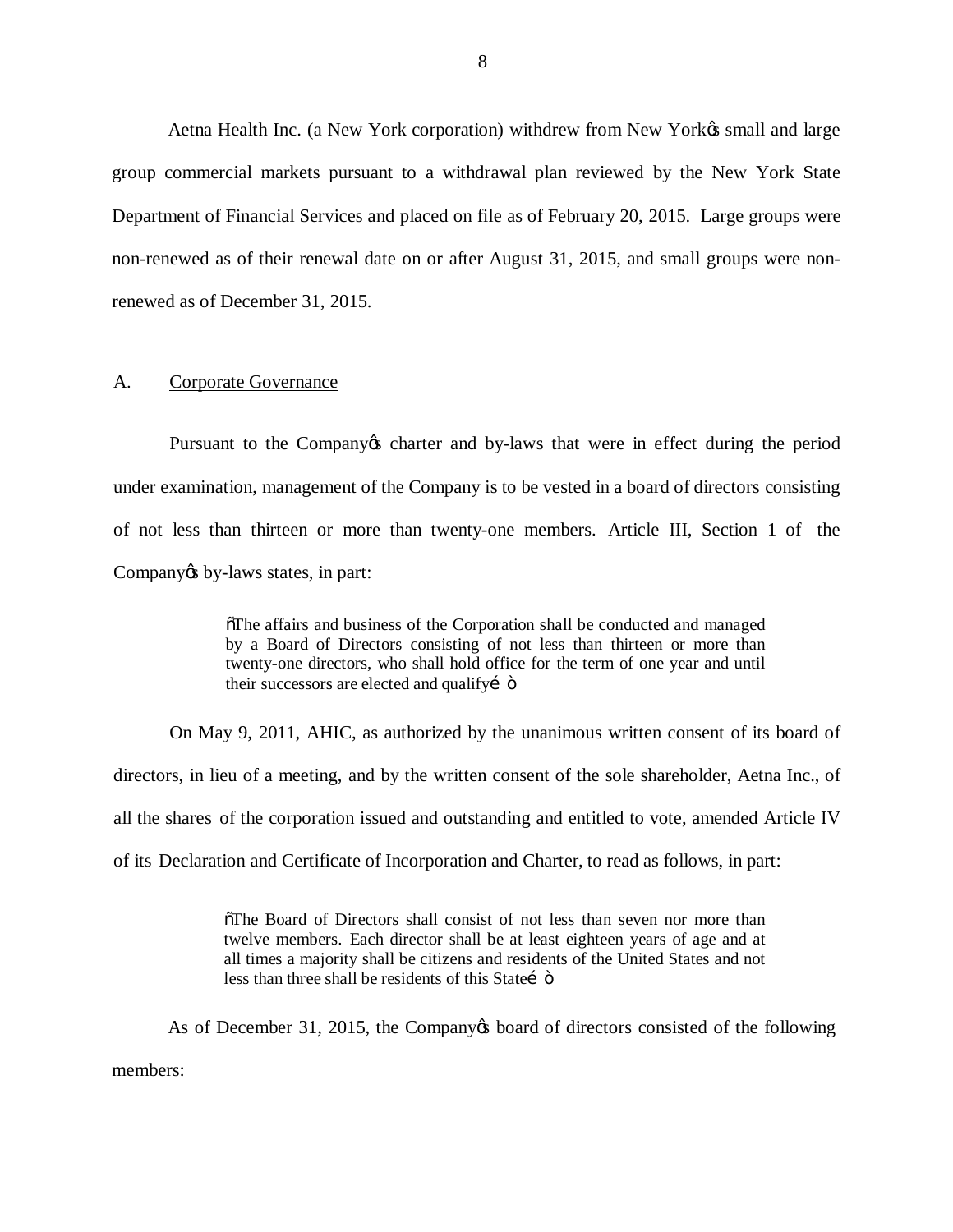#### Name and Residence

 Elaine Rose Cofrancesco Tolland, Connecticut

 Michael Sebastian Costa New York, New York

 Terry Joseph Golash New York, New York

 William Robert Jones Cromwell, Connecticut

 David Francis Kobus Port Washington, New York

 Steven George Logan Chappaqua, New York

 Brian Kevin Madden Greenlawn, New York

 Joseph Anthony Scibilia Norton, Massachusetts

#### Principal Business Affiliation

Vice President and Treasurer, Aetna Inc.

 Network Market Head, Aetna Inc.

 Medical Director, Aetna Inc.

Actuary, Aetna Inc.

 Regional Head of Network, Aetna Inc.

Chief Executive Officer and President, Aetna Health Inc.

Vice President, Aetna Inc.

Regional Vice President, Aetna Inc.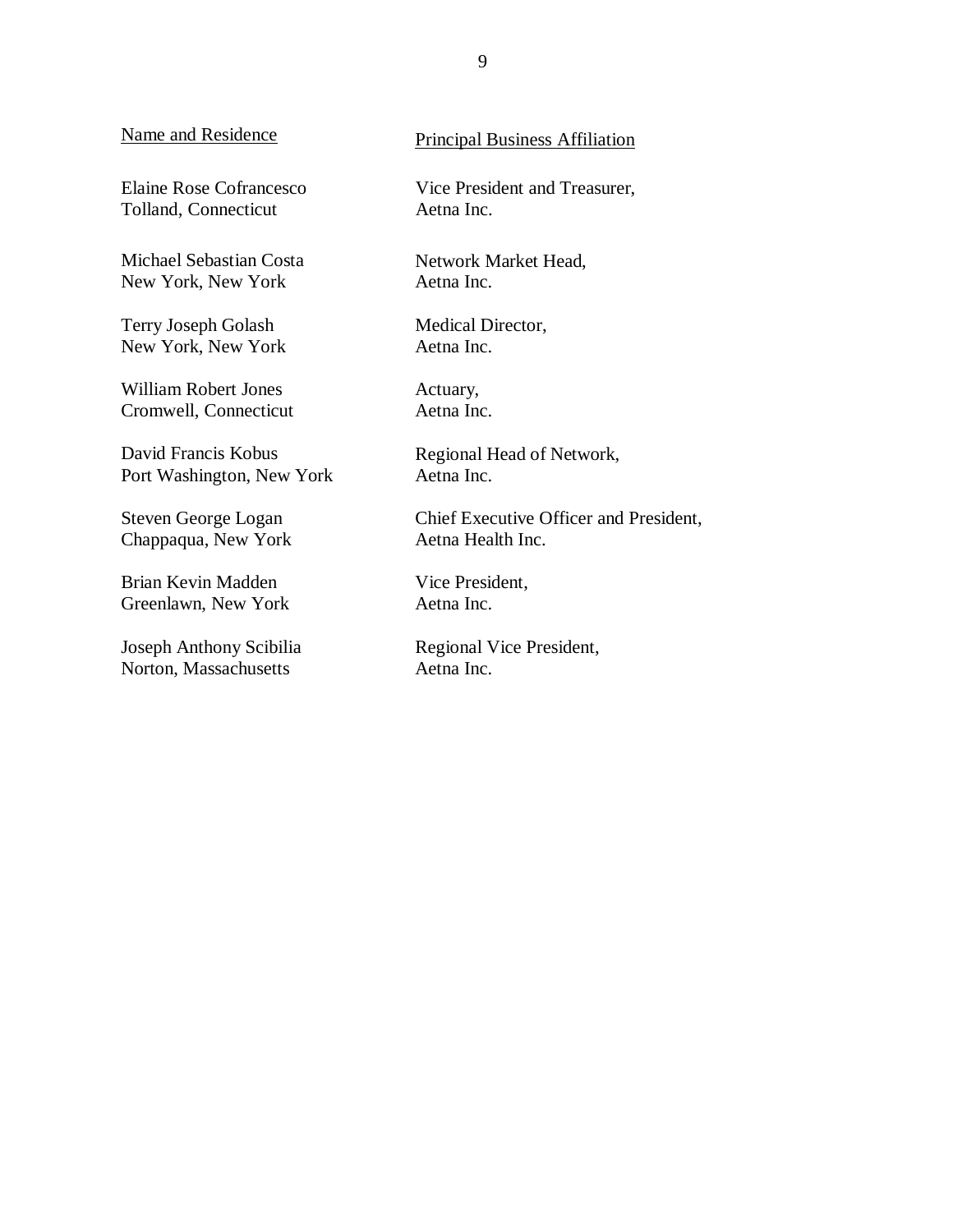The minutes of all meetings of the board of directors and committees thereof held during the examination period were reviewed. It was noted that board meetings were held on a quarterly basis and were well attended. The review revealed that management reviewed reports that were essential to the operations of the Company and that the Company was in compliance with the certification requirements of Department Circular Letter No. 9 (1999) - Adoption of Procedure Manuals.

At December 31, 2015, the principal officers of the Company were as follows:

Name Title

 Gregory Stephen Martino Elaine Rose Cofrancesco Steven George Logan Dawn Marie Schoen Steven Matthew Conte

 President and Chief Executive Officer Principal Financial Officer and Controller Assistant Controller Secretary Vice President and Treasurer

#### B. Territory and Plan of Operation

 As of December 31, 2015, the Company was licensed to write accident and health insurance as defined in Section 1113(a)(3) of the New York Insurance Law.

AHIC $\alpha$  business is comprised of premiums generated from the out-of-network component of the point-of-service ( $\delta$ POS $\ddot{o}$ ) product sold by its HMO affiliate, Aetna Health Inc., who covered the in-network component of the POS product and small group health insurance business related to the sale of AHI& New York Neighborhood Network product.

<span id="page-11-0"></span> The following schedule shows the number of members enrolled at the end of each year of the five-year examination period, and premiums earned by each line of business: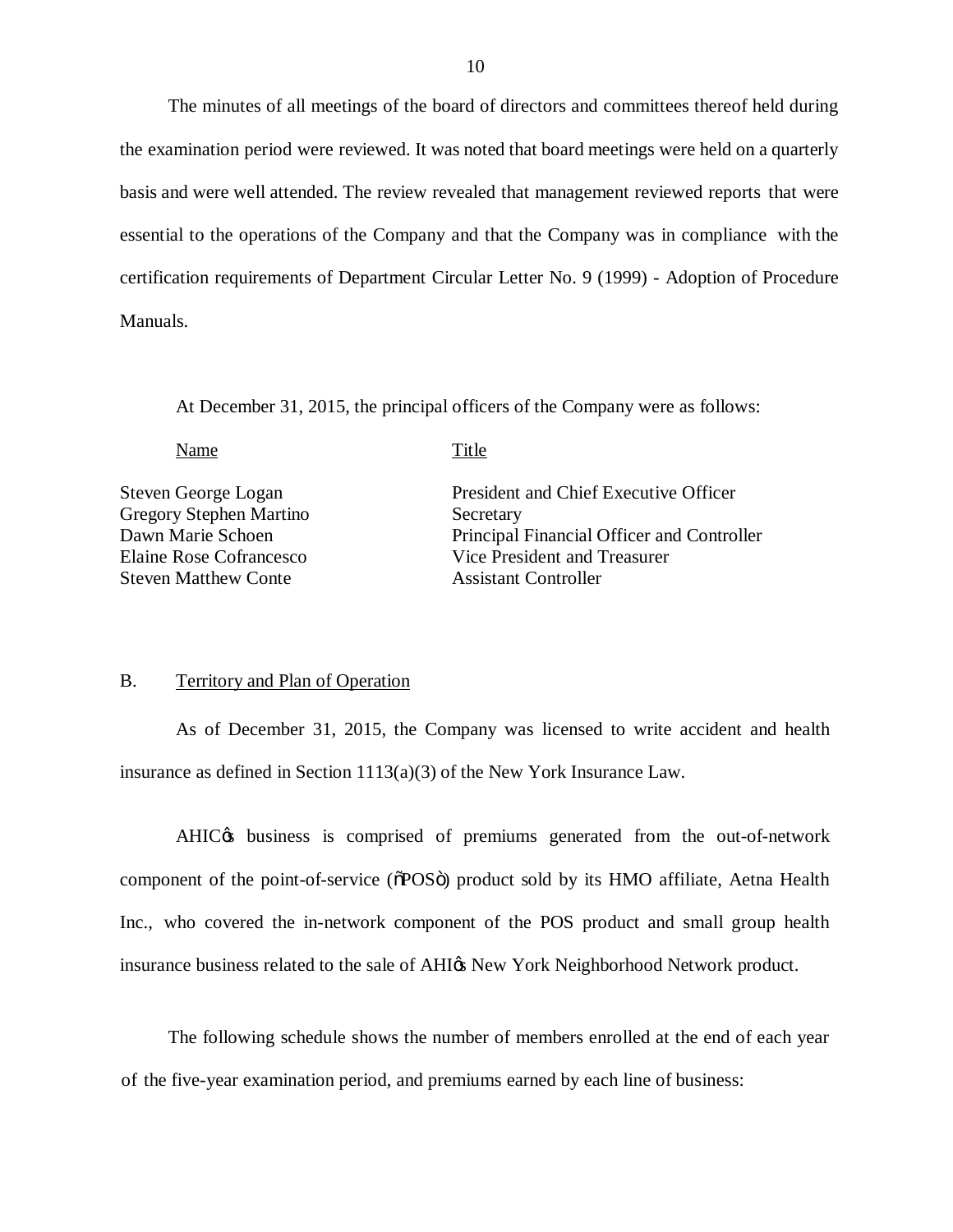|                         | 2011        | 2012                      | 2013      | 2014                                               | 2015                    |
|-------------------------|-------------|---------------------------|-----------|----------------------------------------------------|-------------------------|
| <b>Enrollment</b>       | 15,291      | 18,715                    | 23,542    | 2,426                                              | 1,822                   |
| <b>Line of Business</b> |             |                           |           |                                                    |                         |
| <b>HMO</b> Large Group  | \$6,576,498 |                           |           | $$2,852,910 \text{ } $329,434 \text{ } $1,010,426$ | <sup>S</sup><br>735.671 |
| <b>HMO Small Group</b>  | 554,682     | 712.319                   | 1,831,874 | 227,789                                            | (249.919)               |
| <b>Total Premium</b>    | \$7,131,180 | $$3,565,229$ $$2,161,308$ |           | \$1,238,215                                        | 485,752                 |

 1,822, which represented a decline of more than 16,000 members during the examination period. This trend resulted from the ongoing conversion of employer groups to lower cost products. Such a significant decline in membership played a role in the Company tecision to exit the large and small group business during the examination period. As of December 31, 2015 the total number of members reported by the Company was

### C. Reinsurance

AHIC did not assume or cede any reinsurance during the examination period.

#### D. Holding Company System

<span id="page-12-1"></span><span id="page-12-0"></span> The following condensed organizational chart reflects the relationship between AHIC and significant entities in the Aetna Inc. holding company system as of December 31, 2015: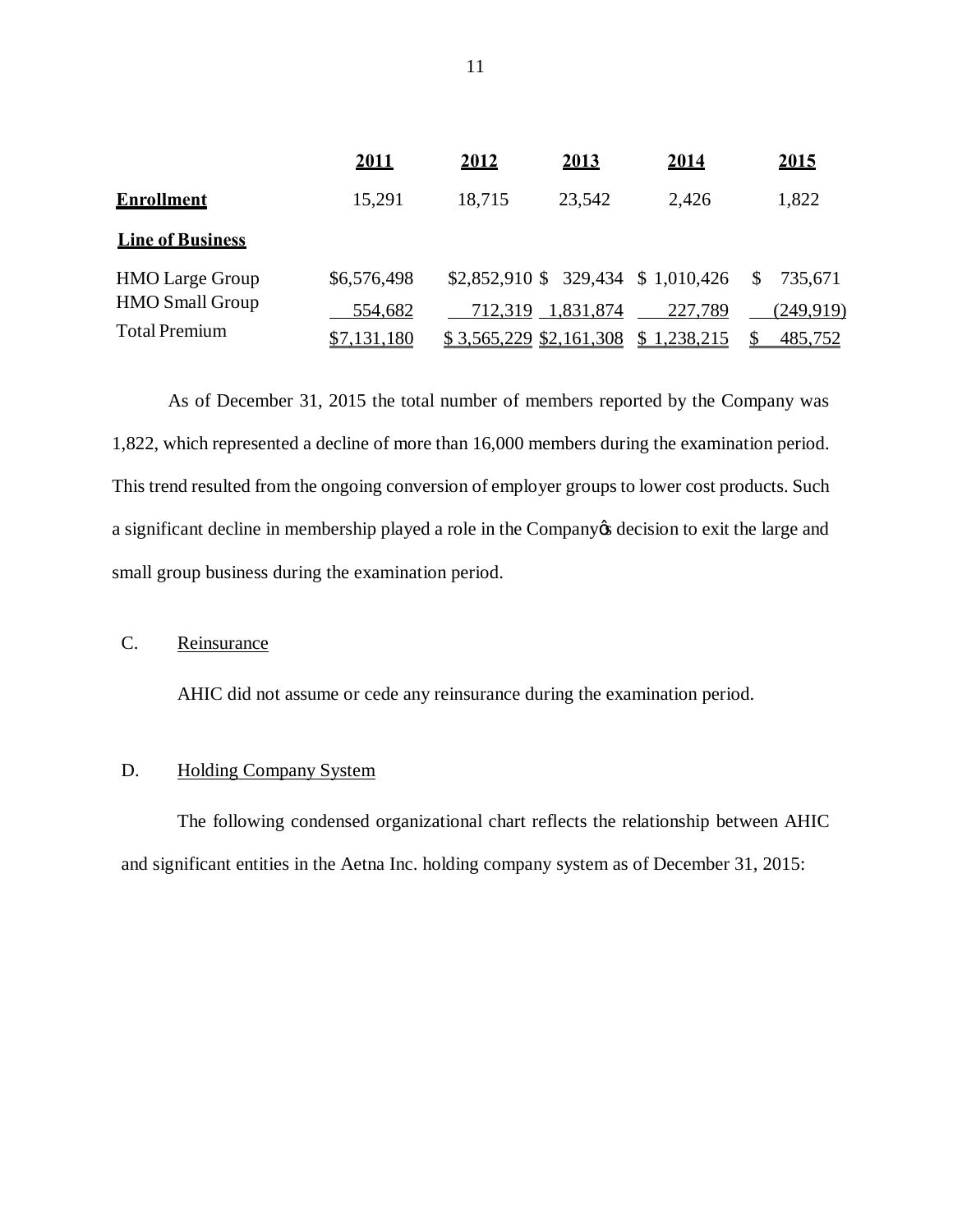

 Aetna Inc. is the ultimate parent of all Aetna subsidiaries. Aetna Life Insurance Company, an affiliate of AHIC, offers multiple life and health insurance products throughout the United States, including New York State. Aetna Health Holdings, LLC acts as a holding company for the Parentos various HMOs. Aetna Health Inc. is an HMO certified in New York State which offers members the option to purchase a point-of-service product offered jointly with AHIC. AHIC provided out-of-network benefits to these members of the HMO. With the withdrawal of Aetna Health Inc. from New York, AHIC lost the opportunity to continue coverage of the point-of-service product that it had offered jointly with Aetna Health Inc.

 It was noted that Aetna Inc. provided a letter of capital support that provides for Aetna, Inc. to provide financial support, if necessary, to AHIC to satisfy capital requirements and remain in good standing with the Department. Aetna Inc. provided such letter of capital support to its external audit firm prior to filing such letter with the Department.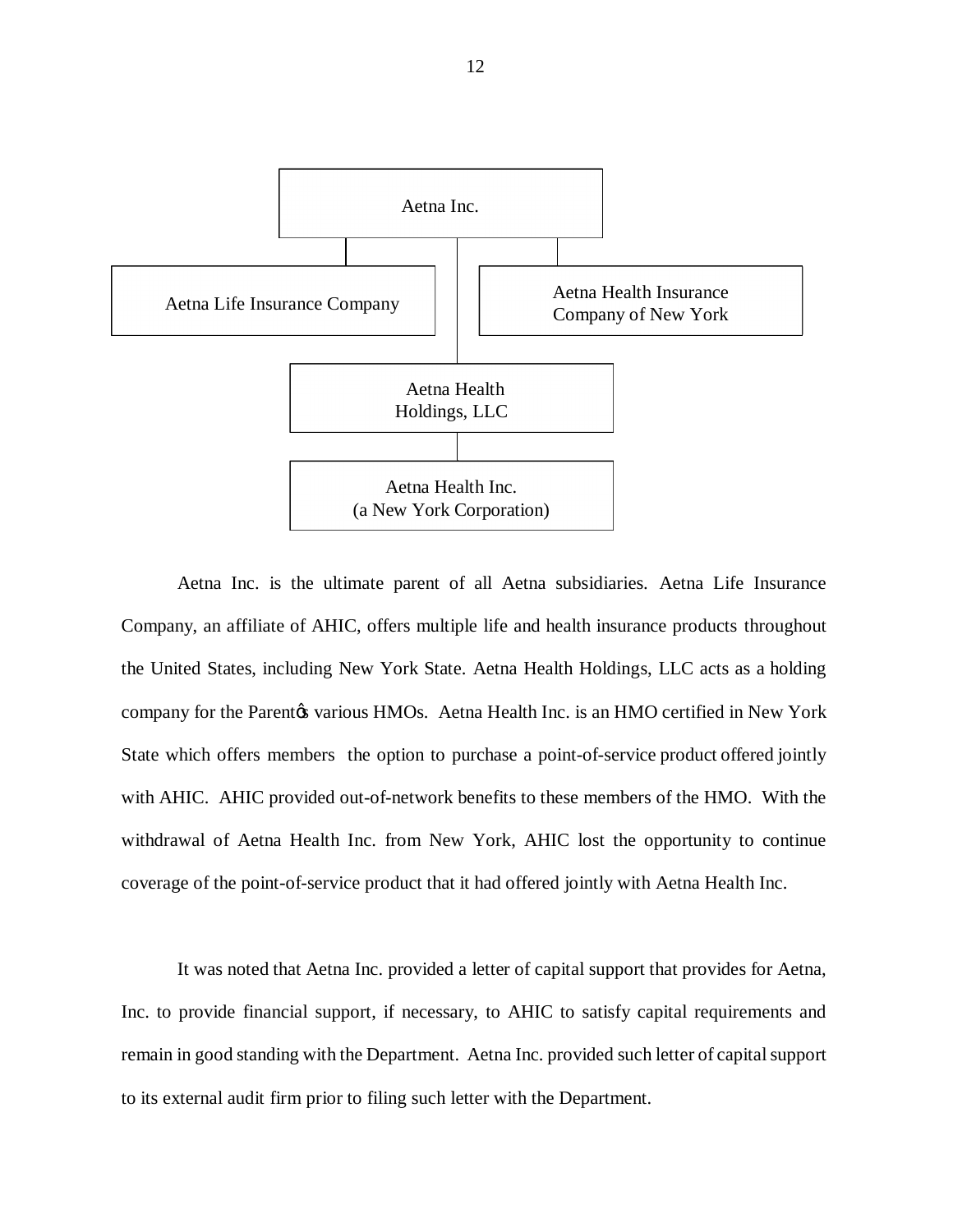It is recommended that all future capital support agreements be filed for review with the Department prior to implementation.

The Company subsequently provided the document to the Department on July 7, 2016.

#### Inter-company Agreements

 At December 31, 2015, AHIC was a party to six service agreements with members of its holding company system, as noted in the chart below.

|          | <b>Description of Agreement</b>                                                            | Contracting Party*           | <b>Effective Date</b> |
|----------|--------------------------------------------------------------------------------------------|------------------------------|-----------------------|
| 1.       | Expense allocation agreement                                                               | Aetna Inc.                   | 1/1/2005              |
| 2.<br>3. | Personnel services and expense<br>reimbursement agreement<br>Expense allocation and rebate | Aetna Life Insurance Company | 1/1/2005              |
|          | services agreement                                                                         | AHM, LLC                     | 1/1/2005              |
| 4.       | Inter-company transfer agreement                                                           | Aetna Health Inc. (NY)       | 1/1/2000              |
| 5.       | Tax sharing agreement                                                                      | Aetna Inc.                   | 1/1/2006              |
| 6.       | Supplemental tax sharing and tax<br>escrow agreement                                       | Aetna Inc.                   |                       |

\*Reflects the current corporate name.

 The following is a description of each of the agreements that were in place at the examination date. The agreements were non-disapproved by the Department pursuant to Article 15 of the New York Insurance Law.

#### 1. Expense Allocation Agreement

 Effective January 1, 2005, an Expense Allocation Agreement was entered into by the Company with Aetna Inc. The agreement, which was non-disapproved by the Department on April 5, 2005, obligated AHIC to pay Aetna Inc. the cost of providing administrative services incurred by Aetna Inc. on behalf of AHIC.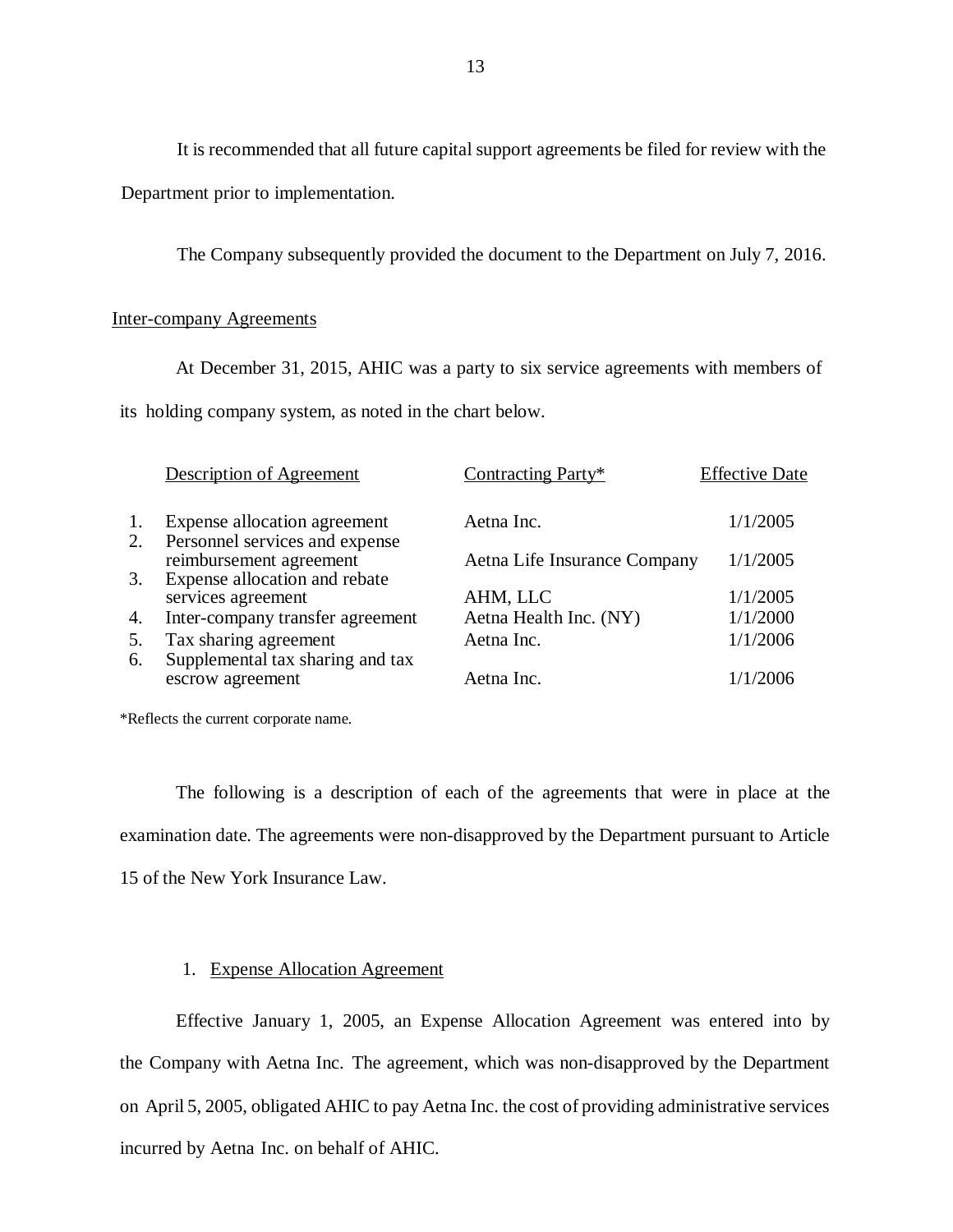#### 2. Personnel Services and Expense Reimbursement Agreement

 Effective January 1, 2005, and non-disapproved by the Department on April 5, 2005, the Company entered into a Personnel Services and Expense Reimbursement Agreement with Aetna Life Insurance Company ( $\delta A LIC$ ö), a wholly-owned subsidiary of Aetna Inc. Under this Personnel Services Agreement, ALIC provides the Company with the personnel necessary to perform administrative services, including: accounting, payment of claims, quality assessment and pharmacy benefit management services related to the Company  $\alpha$  commercial, Medicaid, Medicare and self-insured members. The Personnel Services Agreement obligates the Company to pay to ALIC the cost of providing such services.

#### 3. Expense Allocation and Rebate Services Agreement

 Effective January 1, 2005, and non-disapproved by the Department on April 5, 2005, the Company entered into an Expense Allocation and Rebate Services Agreement with Aetna Health Management, LLC (õAHMö), a wholly-owned subsidiary of Aetna Inc. Under the terms of this agreement, AHM provides certain administrative services to the Company. The agreement also permits the Company to receive manufacturersø pharmacy rebates from AHM. The agreement obligates the Company to pay to AHM the cost of providing such services as outlined within the agreement.

#### 4. Inter-company Transfer Agreement

 The Company entered into an Inter-company Transfer Agreement, effective, January 1, 2000, with its affiliate, Aetna Health Inc. The agreement provides for POS premiums to be allocated equitably between the Company and AHI, based on the combined medical cost ratio for the in-network and out-of-network components of the POS products, in order to achieve identical cost ratios.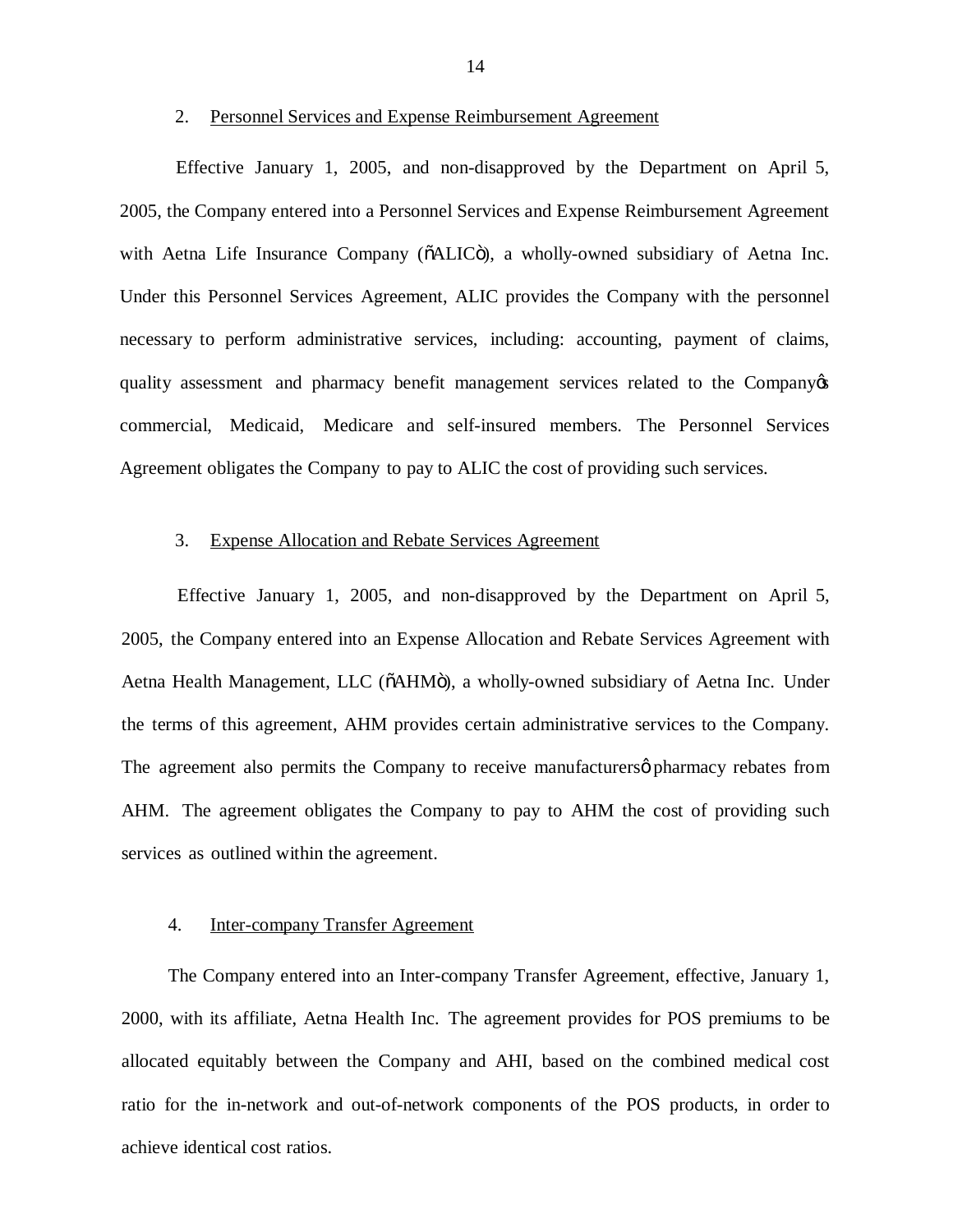Funds representing premiums are transferred to or from the Company on a quarterly basis to effectuate the agreement. The agreement was submitted to the Department, as required, by Article 15 of the New York Insurance Law. The Department non-disapproved the agreement on January 1, 2000.

 The current methodology for the allocation of administrative expenses to AHIC was based on the premium volume as it related to its affiliated company, AHI. AHIC provided claim services for out-of-network commercial claims serviced by AHI. The above methodology included all of AHIGS expenses based on membership in the various product lines that AHI served. As an example, AHI provided services to its Medicare customers whereas AHIC did not write any Medicare business. As a result, the costs related to Medicare customers at AHI NY were allocated to AHIC in error.

 It is recommended that the allocation methodology between AHI and AHIC be amended to ensure that costs allocated to AHIC only pertain to the products offered by AHIC. It is also recommended that all Medicare related costs allocated to AHIC in error be reimbursed to AHIC.

#### 5. Tax Sharing Agreement

 AHIC, together with several of its affiliates, filed a consolidated federal income tax return with the Company parent, Aetna Inc. The consolidated return is permitted through this agreement between the Parent and other entities within the Aetna Inc. holding company system. The agreement, which was non-disapproved by the Department on January 1, 2006, stipulates that the taxes paid are determined as if each of the participating Aetna Inc. holding company entities filed their taxes separately.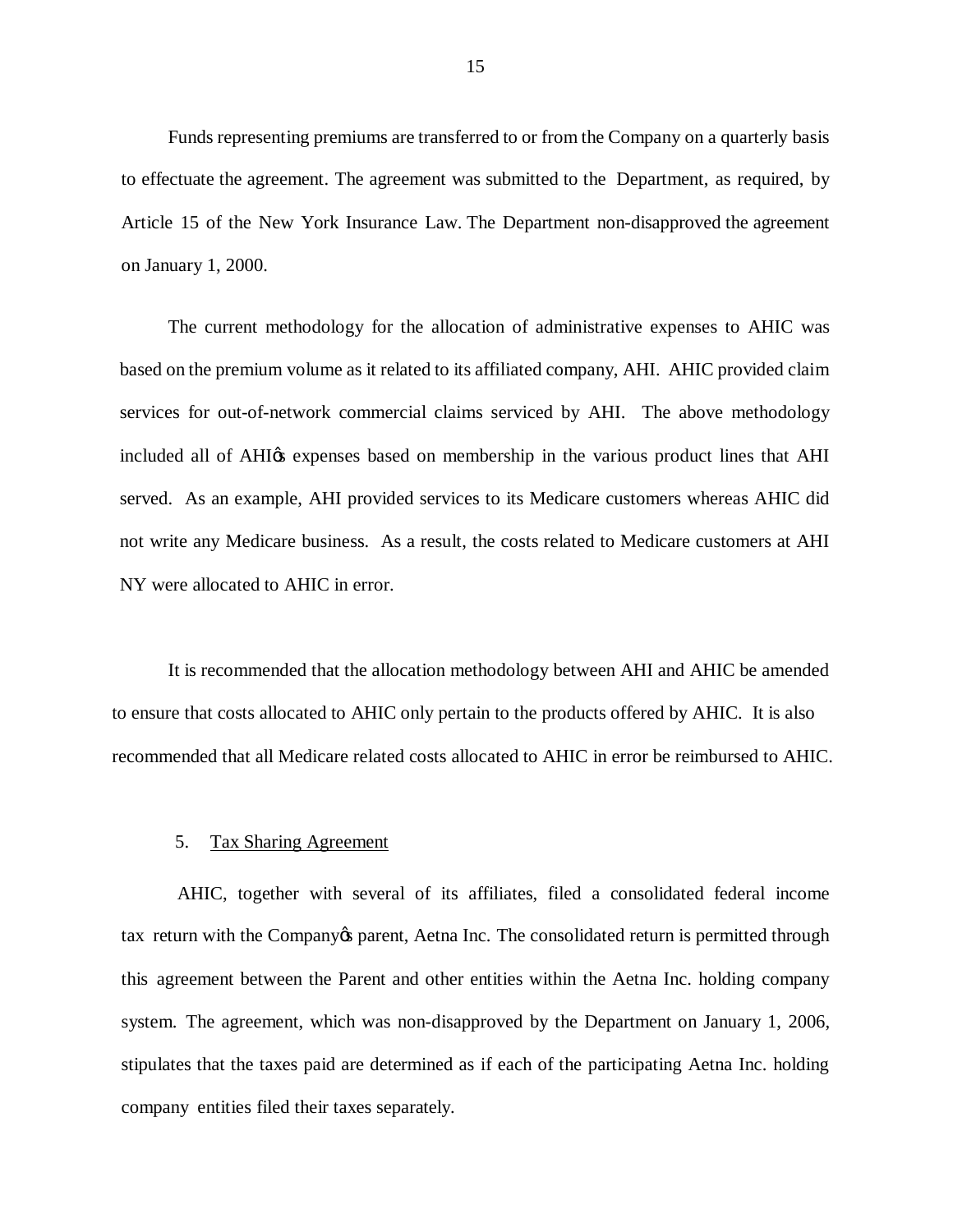#### 6. Supplemental Tax Sharing and Tax Escrow Agreement

 This agreement, which was non-disapproved by the Department on January 1, 2006, served to amend certain portions of the above described tax sharing agreement. It established certain limits to the Company tax liability and asserts the Parent os right to escrow tax payments under certain circumstances to assure the Parentos right to recoup federal income taxes in the event of future net losses.

The Company did not pay any dividends to Aetna Inc. during the examination period.

The Company & Risk Based Capital ratio as of December 31, 2015 was 1,353% which was in excess of any necessary action levels.

#### E. Significant Operating Ratios

 The following ratios have been computed as of December 31, 2015 based upon the results of this examination:

| Ratio                                              | 2015     |
|----------------------------------------------------|----------|
| Net change in capital and surplus                  | .07%     |
| Current liabilities to liquid assets & receivables | 3,178.7% |
| Disenrollment ratio                                | $-24.9%$ |
| Medical loss ratio                                 | 121.2%   |
| Combined loss ratio                                | 140.1%   |
| Administrative expense ratio                       | 18.9%    |

 The above ratios fall within the benchmark ranges set forth in the Financial Analysis Solvency Tools ( $\delta$ FAST<sub>0</sub>) scoring ratios of the NAIC, except Disenrollment.

> <span id="page-17-0"></span>Disenrollment: The Company & computed ratio was - 24.9%, which fell out of the range of the NAIC $\alpha$  benchmark of -10%. This trend resulted from the ongoing conversion by employer groups to lower cost products, which resulted in the Company withdrawing from both the small and large group HMO plans.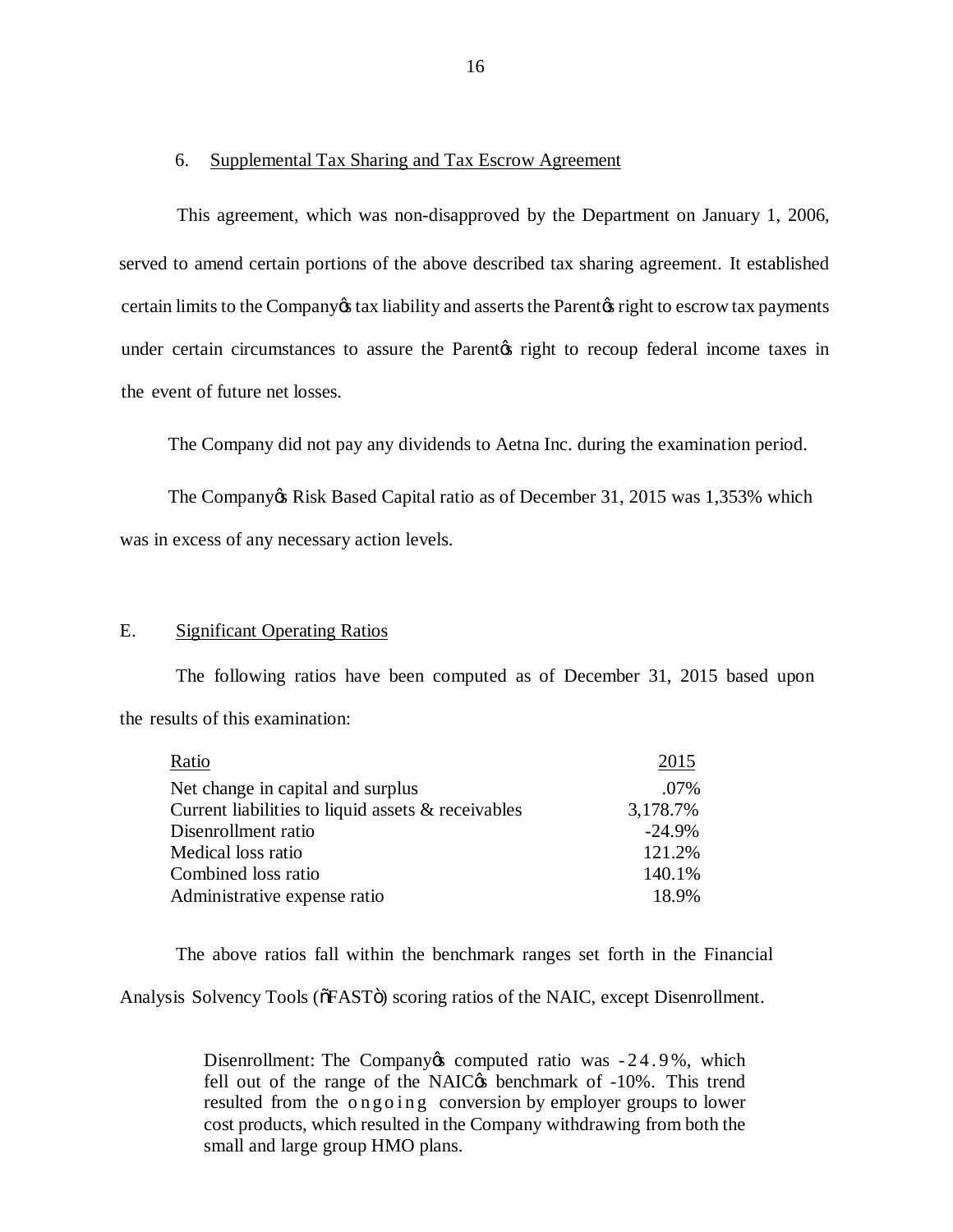The underwriting ratios presented below are on an earned-incurred basis and encompass the five-year period covered by this examination:

|                                   | Amount           | Ratio     |
|-----------------------------------|------------------|-----------|
| Medical/Hospital expenses         | \$<br>11,260,237 | 77.2%     |
| Claims adjustment expenses        | 116,039          | 0.8%      |
| Cost containment expenses         | 56,089           | 0.4%      |
| Administrative expenses           | 1,719,014        | 11.8%     |
| Increase in reserves for life and |                  |           |
| accident and health contracts     | (48, 789)        | $(0.3)$ % |
| Net underwriting gain             | 1,479,094        | 10.1%     |
| Premiums earned                   | 14,581,684       | $0.0\%$   |

#### F. Accounts and Records

Certain errors were noted with regard to the Company teporting of supplemental compensation to the Department in 2015. Amounts reported on Schedule G were erroneous for two officers. In addition, the amounts reported as allocated to the respective companies were incorrect. One company *is* report indicated 100% of the officers *ø* salary while the other company allocated 0%. Neither of these allocations were correctly reported.

 It is recommended that the Company review its statutory reporting of compensation processes and report accurate, reconciled amounts within its filed annual statements.

#### G. Medical Loss Ratio

<span id="page-18-0"></span> The Affordable Care Act requires insurers to spend a minimum percentage of premium dollars on medical services and activities designed to improve healthcare quality and submit a medical loss ratio ( $\delta MLR\ddot{o}$ ) report to present this information.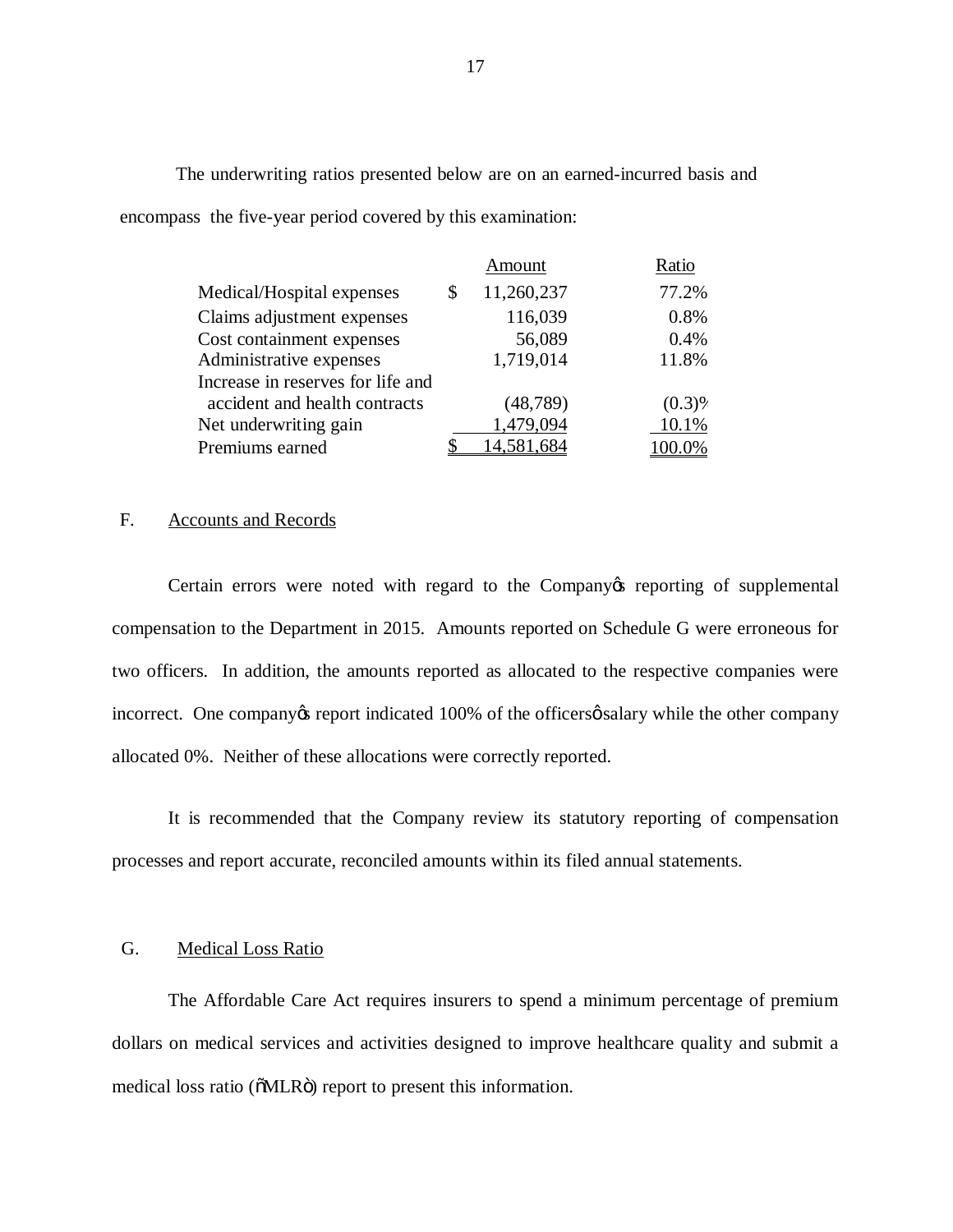reviewed and tested. No material exceptions were identified. As part of the coordinated examination of the Aetna Inc. holding company group, Aetna $\alpha$ processes and controls designed to mitigate specific risks associated with MLR reporting were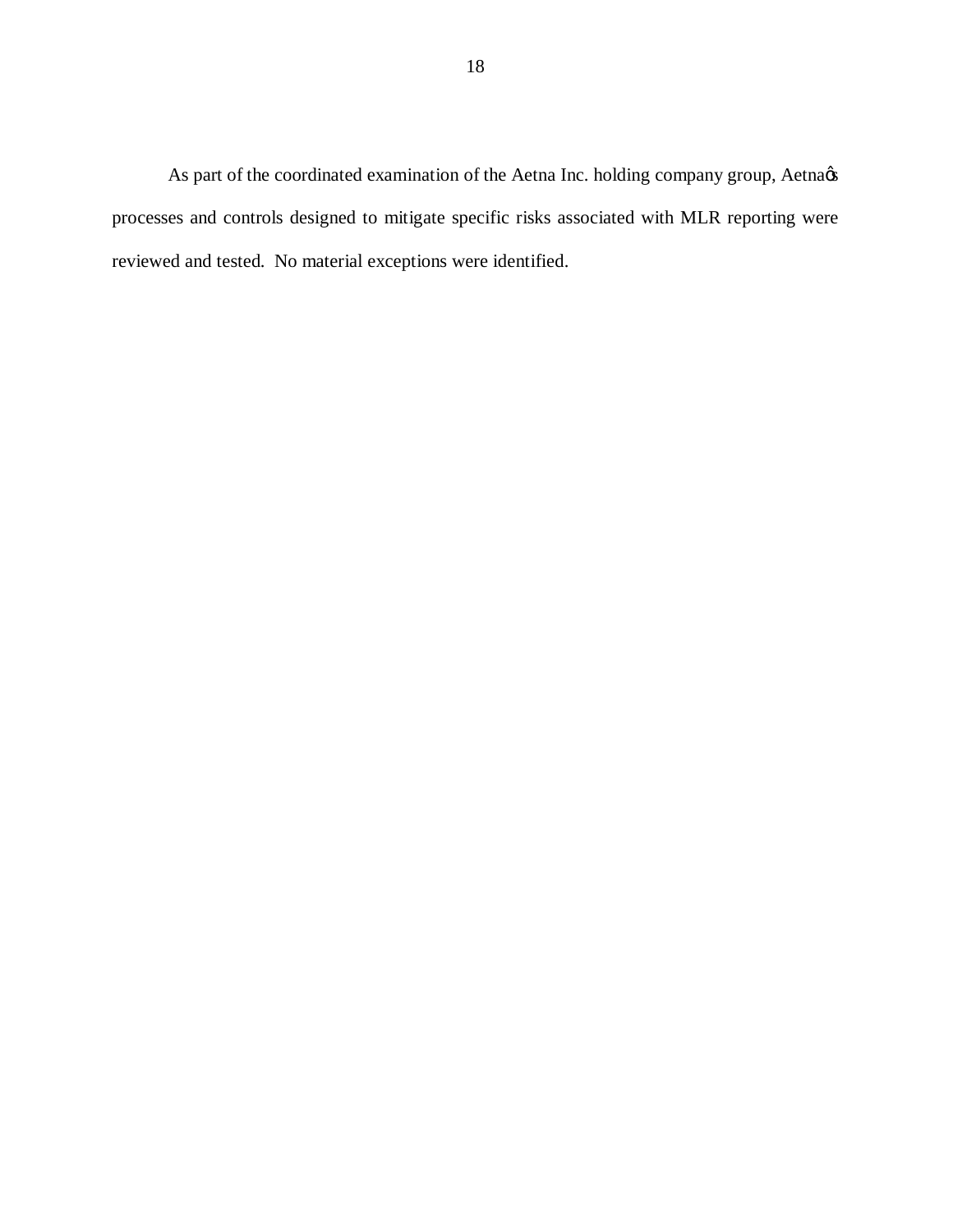## **3. FINANCIAL STATEMENTS**

 The following statements show the assets, liabilities, and surplus as of December 31, 2015 as contained in the Company  $\alpha$  2015 filed annual statement, a condensed summary of operations and a reconciliation of the surplus account for each of the years under review.

 The firm, KPMG, LLP was retained by the Company to audit the combined statutory basis statements of financial position as of December 31<sup>st</sup> of each year in the examination period and the related statutory basis statements of operations, surplus, and cash flows for the year then ended.

<span id="page-20-0"></span> KPMG, LLP concluded that the statutory financial statements presented fairly, in all material respects, the financial position of the Company at the respective audit dates. Balances reported in these audited financial statements were reconciled to the corresponding yearsø annual statements with no discrepancies noted.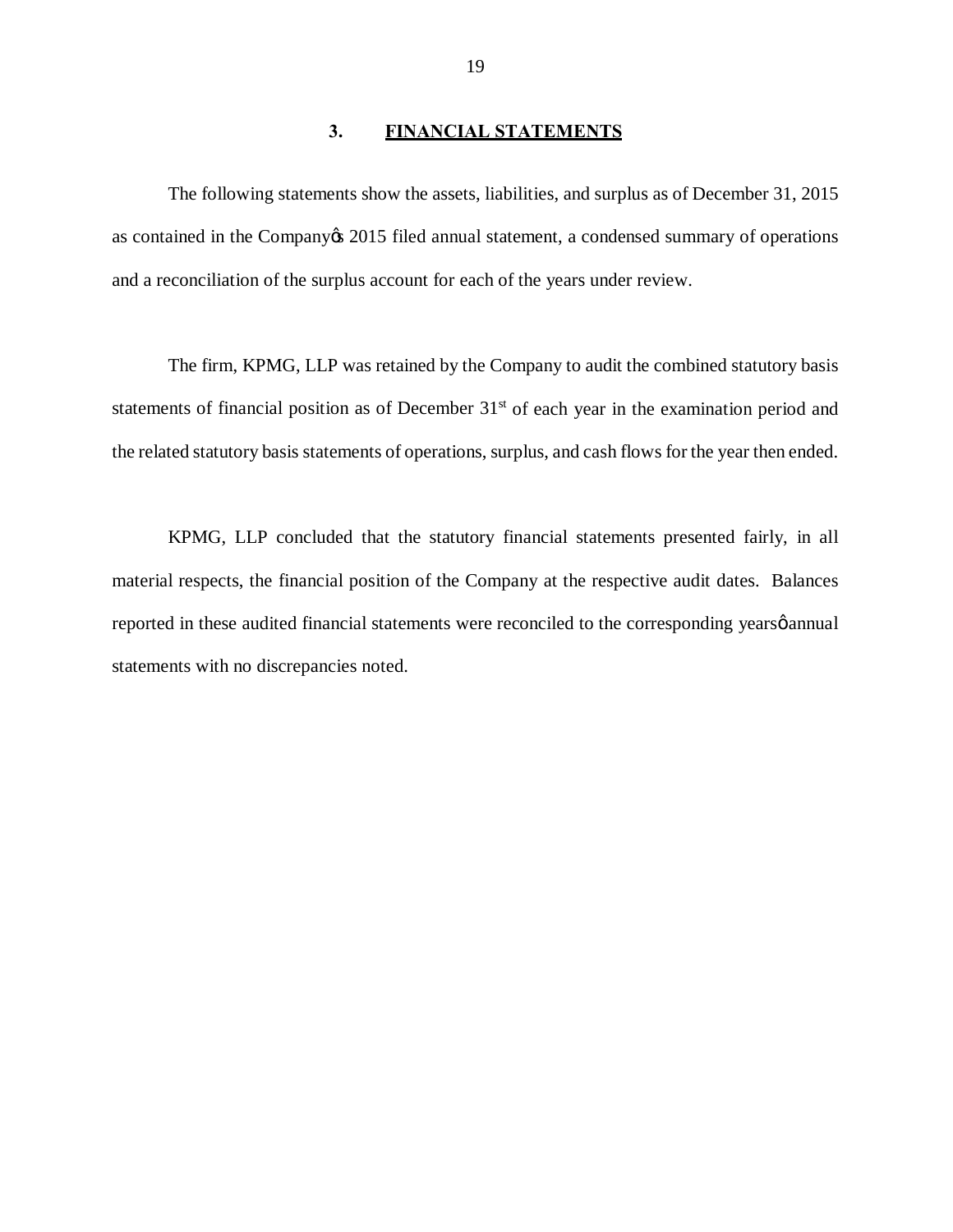## A. Balance Sheet

|--|

| <b>Bonds</b>                                                        | \$<br>8,131,527            |
|---------------------------------------------------------------------|----------------------------|
| Cash and cash equivalents                                           | 2,254,424                  |
| Short-term investments                                              | $\theta$                   |
| Investment income due and accrued                                   | 18,659                     |
| Uncollected premiums                                                | 52,902                     |
| Net deferred tax asset                                              | $\theta$                   |
| Receivables from parent and affiliates                              | 15,684                     |
| §206 Assessment receivable                                          | $\theta$                   |
| Prepaid premium taxes                                               | 20,542                     |
|                                                                     | \$10,493,738               |
| Total assets                                                        |                            |
|                                                                     |                            |
| Liabilities                                                         |                            |
| Claims unpaid                                                       | \$<br>74,107               |
| Unpaid claim adjustment expenses                                    | 1,598                      |
| Aggregate health policy reserves                                    | $\overline{0}$             |
| Aggregate health claim reserves                                     | 1,070                      |
| General expenses due or accrued                                     | 72,113                     |
| Current federal income tax payable and interest thereon             | 39,340                     |
| Net deferred tax liability                                          | 4,151                      |
| Amounts due to parent, subsidiaries and affiliates                  | 136,610                    |
| <b>Total liabilities</b>                                            | \$<br>328,989              |
|                                                                     |                            |
| Common capital stock                                                | $\mathcal{S}$<br>2,000,000 |
|                                                                     |                            |
| Gross paid in and contributed surplus<br>Unassigned funds (surplus) | 4,459,702<br>3,695,047     |
| Aggregate write-in for special surplus funds                        | 10,000                     |
|                                                                     |                            |
| Total capital and surplus                                           | 10,164,749                 |
| Total liabilities, capital and surplus                              | <u>\$10,493,738</u>        |

<span id="page-21-0"></span> *liability has been established herein relative to such contingency. Note: The Internal Revenue Service has not conducted any audits of the income tax returns filed on behalf of the Company through tax year 2015. The examiner is unaware of any potential exposure of the Company to any tax assessments and no*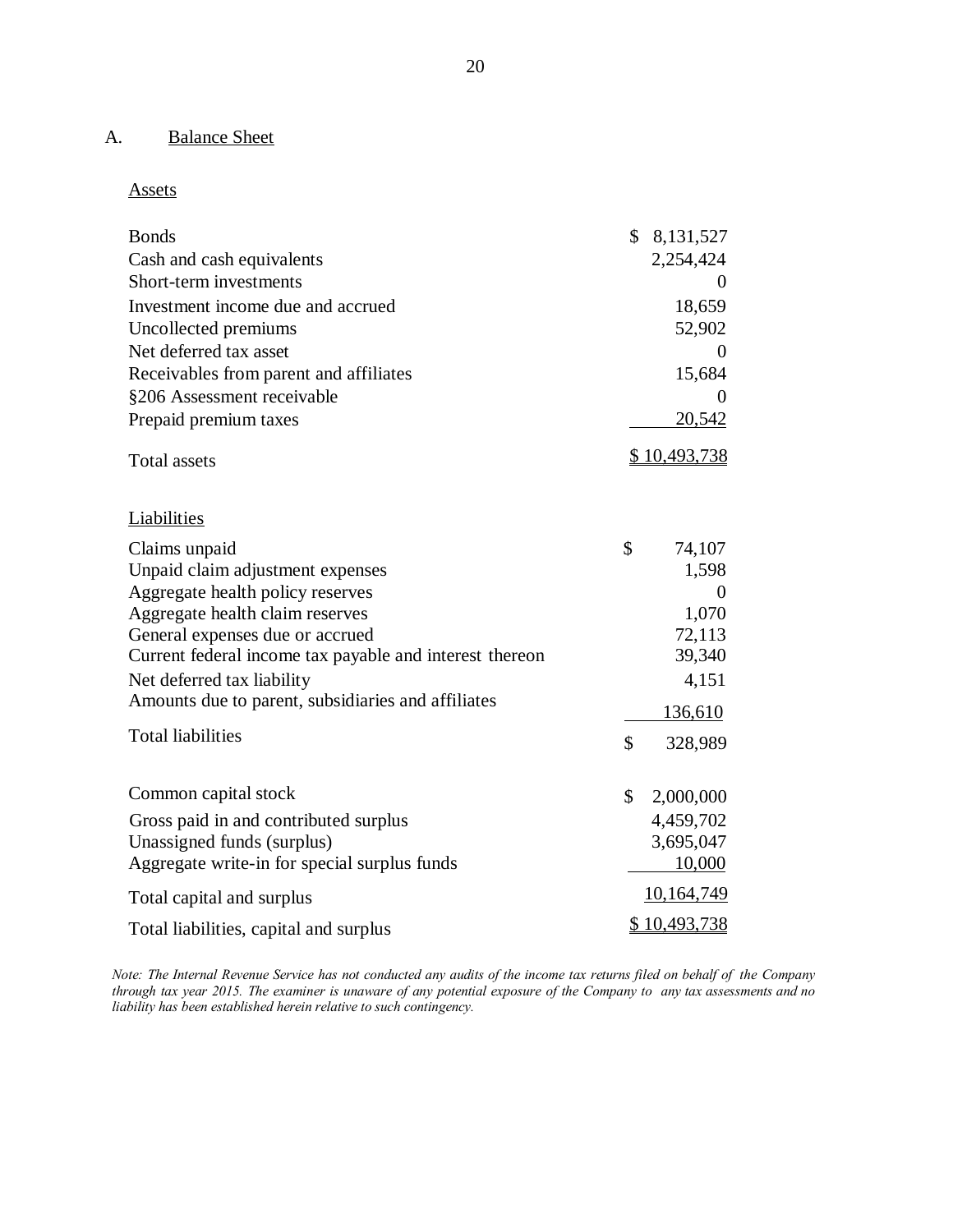#### B. Statement of Revenue and Expenses and Capital and Surplus

The Company  $\alpha$  capital and surplus increased by \$1,246,163 during the five-year examination period, January 1, 2011 through December 31, 2015, detailed as follows:

<span id="page-22-0"></span>

| Revenue                                                                                                                                                                        |                                                           |                                                           |
|--------------------------------------------------------------------------------------------------------------------------------------------------------------------------------|-----------------------------------------------------------|-----------------------------------------------------------|
| Net premium income                                                                                                                                                             |                                                           | \$<br>14,581,684                                          |
| <b>Hospital and Medical Expenses</b>                                                                                                                                           |                                                           |                                                           |
| Total hospital and medical expenses                                                                                                                                            | \$11,260,237                                              |                                                           |
| <b>Administrative Expenses</b>                                                                                                                                                 |                                                           |                                                           |
| Claims adjustment expenses<br>General administrative expenses                                                                                                                  | 172,128<br>1,719,014                                      |                                                           |
| Increase in reserve for life accident and health<br>contracts                                                                                                                  | (48, 789)                                                 |                                                           |
| Total underwriting expenses<br>Net underwriting gain<br>Net investment income earned                                                                                           | 746,904                                                   | <u>13,102,590</u><br>\$<br>1,479,094                      |
| Net realized capital losses<br>Net investment gain<br>Aggregate write-ins for other expenses<br>Net income (loss) before federal income taxes<br>Federal income taxes incurred | (200, 760)                                                | 546,144<br>(3,414)<br>\$<br>2,021,824<br><u>(886,955)</u> |
| Net income                                                                                                                                                                     |                                                           | 1,134,869<br>$\frac{1}{2}$                                |
| <b>Change in Capital and Surplus</b>                                                                                                                                           |                                                           |                                                           |
| Capital and surplus, per report on<br>examination, as of December 31, 2010                                                                                                     |                                                           | \$<br>8,918,586                                           |
|                                                                                                                                                                                | Gains in<br>Losses in<br><b>Surplus</b><br><b>Surplus</b> |                                                           |
| \$<br>Net income<br>Change in net deferred income tax<br>Change in non-admitted assets<br>Dividends to stockholders                                                            | 1,134,869<br>\$<br>(38,969)<br>2,677                      |                                                           |
| Aggregate write-ins for gains in surplus<br>Net increase in capital and surplus                                                                                                | <u>147,586</u>                                            | 1,246,163                                                 |
| Capital and surplus, per report on<br>examination, as of December 31, 2015                                                                                                     |                                                           | \$<br><u>10,164,749</u>                                   |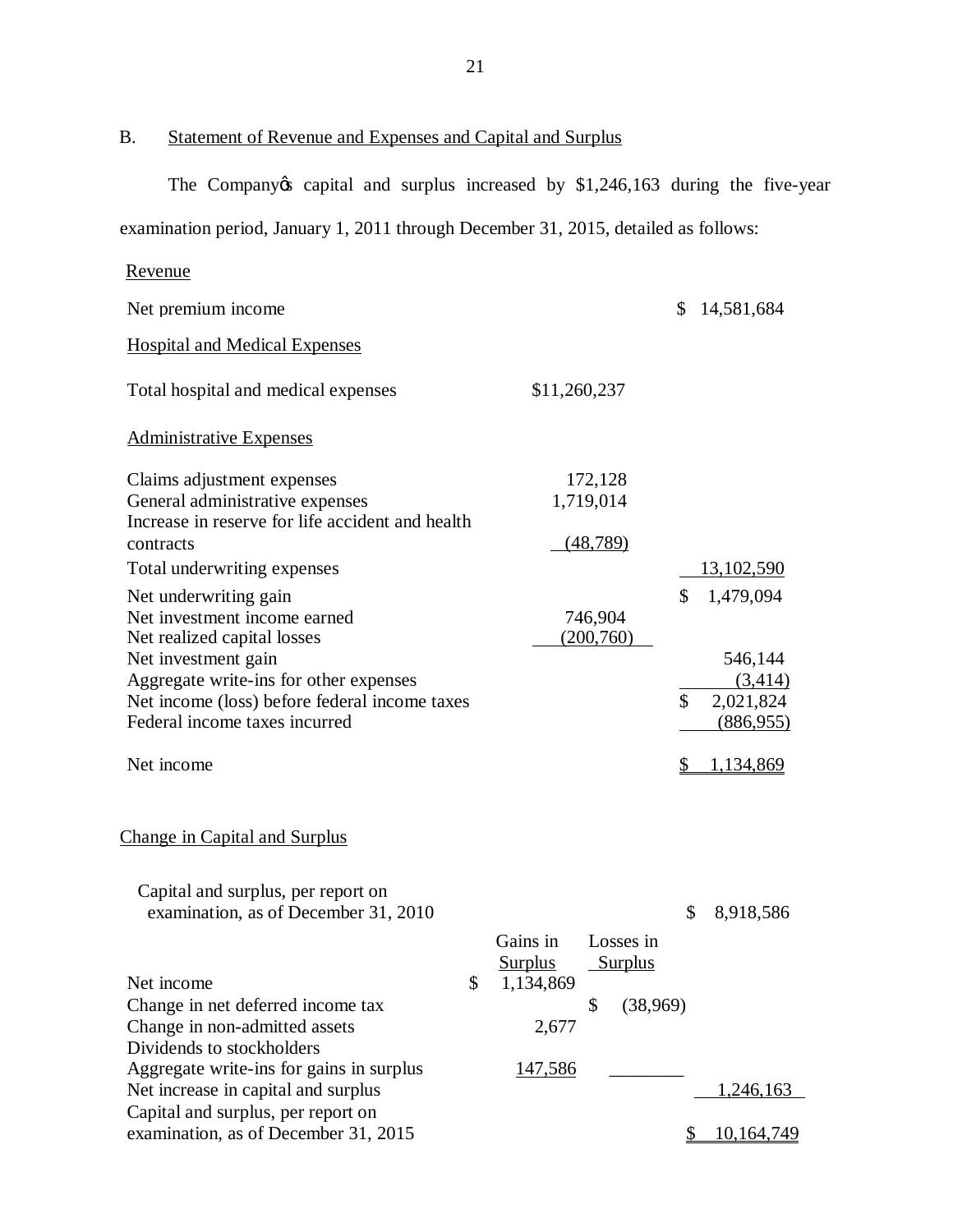#### **4. SUBSEQUENT EVENTS**

The New York State Department of Health amended the Certificate of Authority ( $\delta COA\ddot{o}$ ) for Aetna Health, Inc. to allow for AHI $\alpha$  withdrawal from the New York commercial health insurance market effective October 1, 2016. The amended COA also included a ban on the sale of commercial products in the state for a 5-year period from October 1, 2016 ó September 30, 2021 and authorized the continued sale of Medicare Advantage products.

 By letter dated March 24, 2016, Aetna Inc. (ultimate parent) confirmed that Aetna Inc. will provide financial support to Aetna Health Insurance Company of New York sufficient for AHIC to satisfy capital requirements and remain in good standing with the Department. The letter will remain in effect from the date of the letter through December 31, 2017.

<span id="page-23-0"></span>As of the date of this report, the Department continued to monitor AHIC $\alpha$  financial position. \$10,174,175 with an RBC ratio of 1,354%. As of December 31, 2016, AHIC reported capital and surplus in the amount of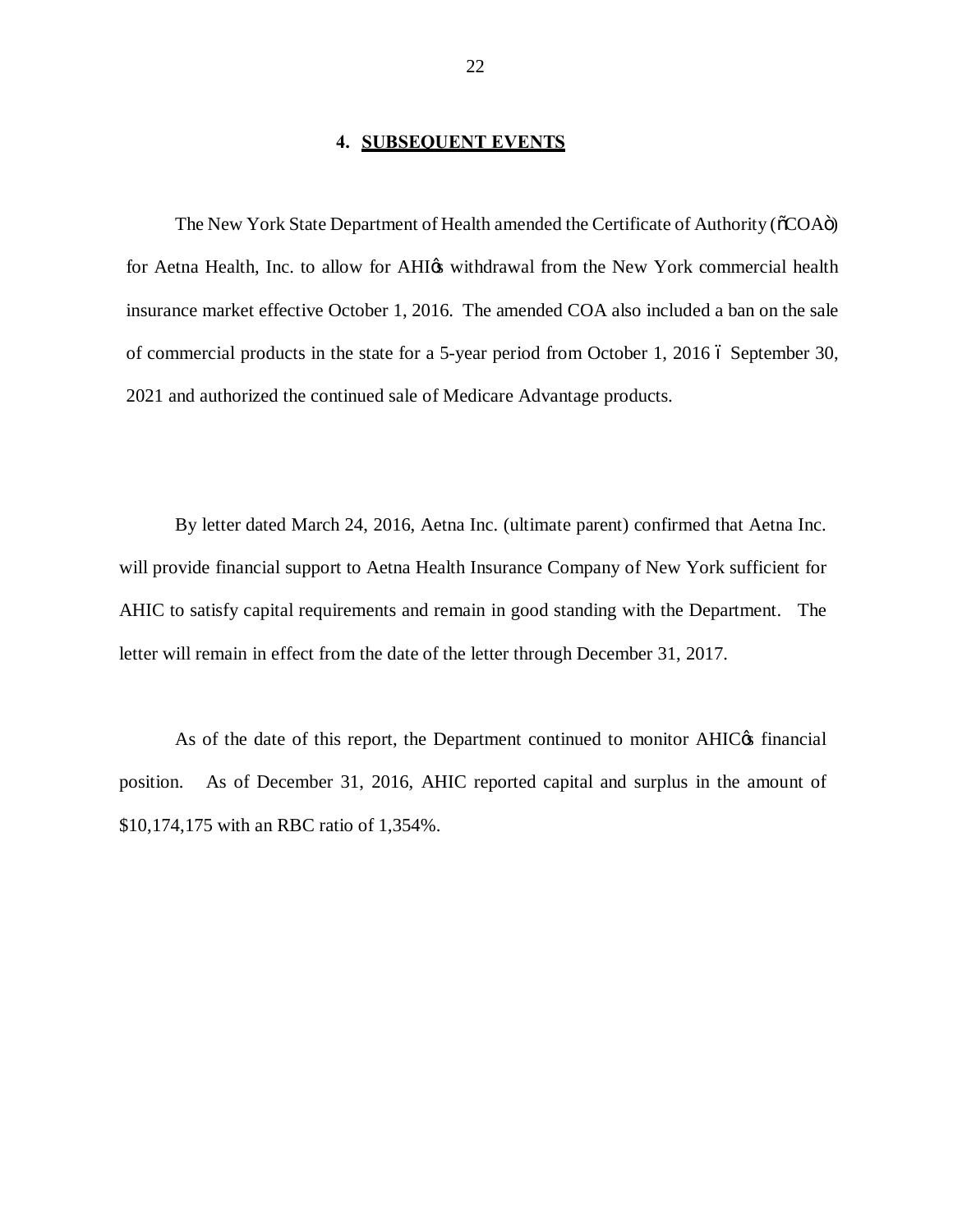### **5. COMPLIANCE WITH PRIOR REPORT ON EXAMINATION**

 The prior report on examination, as of December 31, 2010, contained the following eight (8) comments and recommendations (page number refers to the prior report):

**ITEM NO.** 

## **PAGE NO.**

#### Corporate Governance

| 1. | It is recommended that the Company comply with Article III,<br>Section 1 of its by-laws by ensuring that the board is<br>composed of the requisite number of directors.                          | $\overline{7}$ |
|----|--------------------------------------------------------------------------------------------------------------------------------------------------------------------------------------------------|----------------|
|    | The Company has complied with this recommendation.                                                                                                                                               |                |
| 2. | It is recommended that the Company record the legal names<br>of its board members in the board of directors ominutes.                                                                            | 9              |
|    | The Company has complied with this recommendation.                                                                                                                                               |                |
| 3. | It is recommended that board members who do not fulfill their<br>fiduciary responsibility to the Company by attending the<br>majority of board meetings, resign or be replaced by the<br>Company | 10             |
|    | The Company has complied with this recommendation.                                                                                                                                               |                |
| 4. | It is recommended that the Company comply with Article III,<br>Section 3 of its by-laws, by ensuring that it convenes the<br>requisite number of board of directors <i>o</i> meetings.           | 10             |
|    | The Company has complied with this recommendation.                                                                                                                                               |                |
|    | Enterprise Risk Management (õERMö)                                                                                                                                                               |                |
| 5. | It is recommended that historic records of ERM dashboards be<br>maintained to facilitate monitoring of risk management<br>performance.                                                           | 19             |

<span id="page-24-0"></span>*The Company has complied with this recommendation.*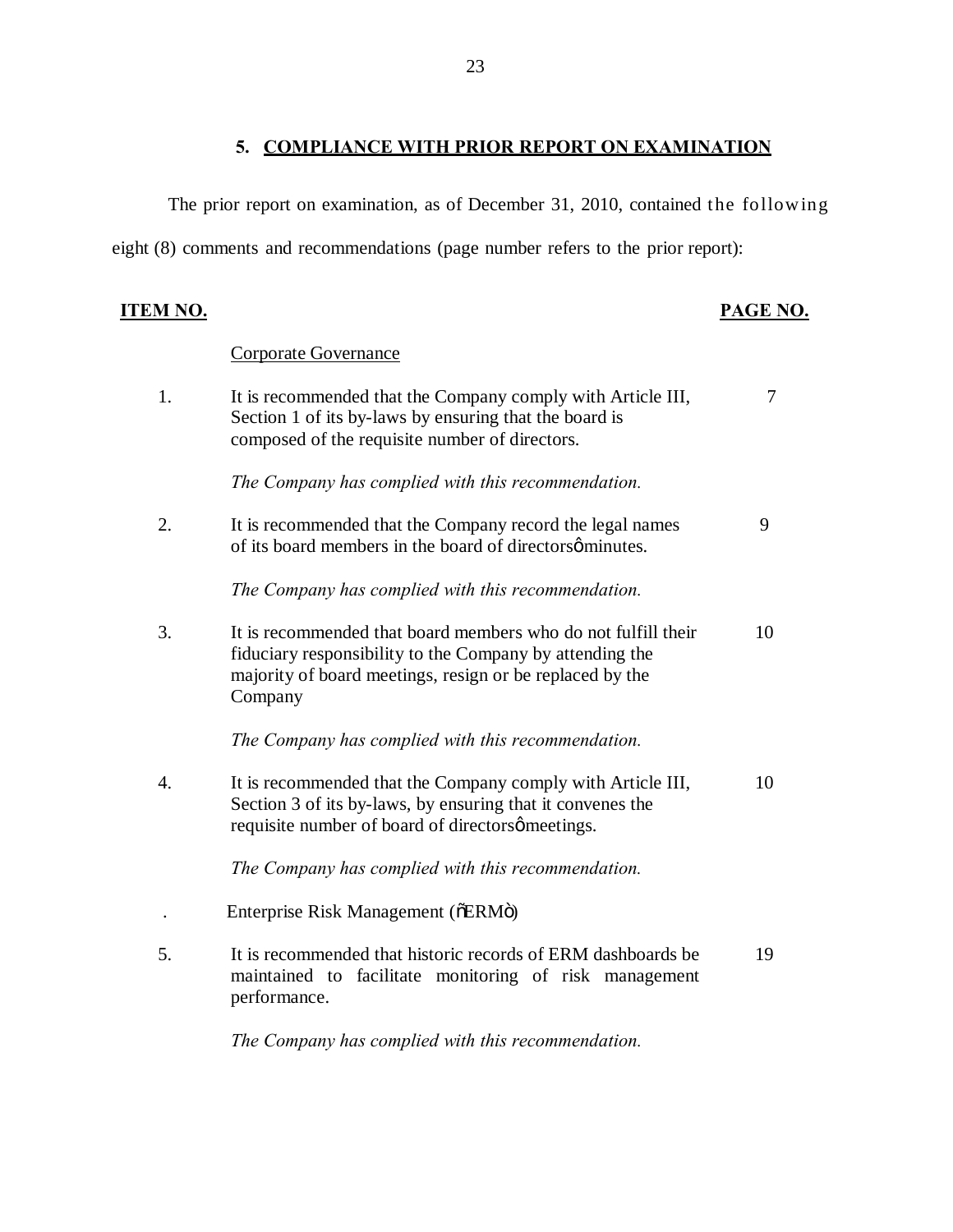#### Accounts and Records

6. portion of any HCRA audit settlement expense and related liability from the HMO and report on its financial statements all assessments and surcharges in accordance with the Annual Statement instructions of the National Association of Insurance Commissioners (õNAICö). It is recommended that the Company receive an appropriate 25

*The Company has complied with this recommendation.* 

 7. It is recommended that the Company accurately disclose the HCRA assessment expense and the related liability in the notes to its filed annual statements, in accordance with the Annual Statement Instructions of the National Association of Insurance Commissioners. 25

*The Company has complied with this recommendation.* 

 8. It is recommended that the Company modify the provider identification process to accurately reflect all providers subject to New York HCRA surcharge. 26

*The Company has complied with this recommendation.*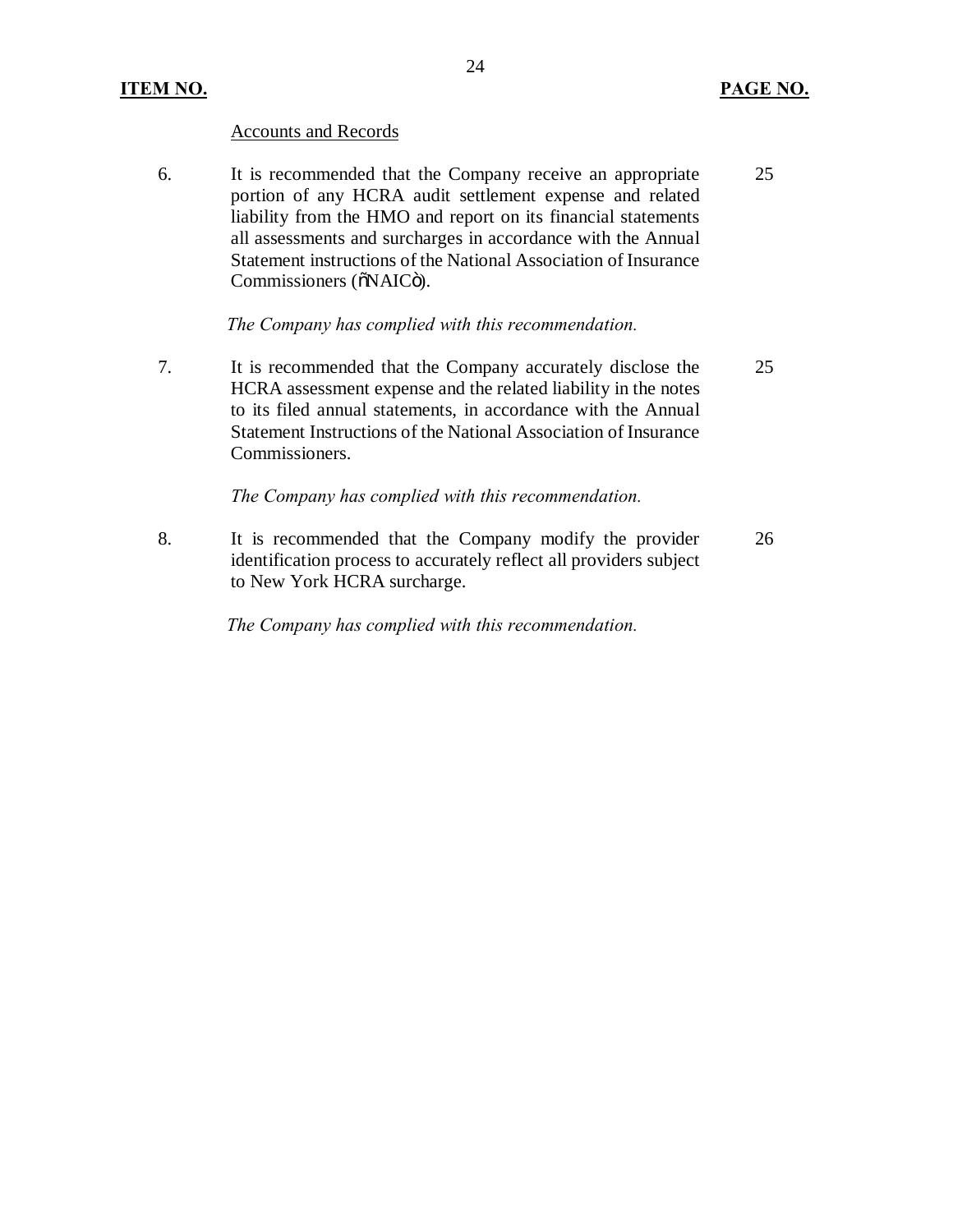## **6. SUMMARY OF COMMENTS AND RECOMMENDATIONS**

## **ITEM PAGE NO.**

### A. **Intercompany Agreements**

 It is recommended that all future capital support agreements be filed for review with the Department prior to implementation. 13

B. Intercompany Expense Allocations

 It is recommended that the allocation methodology between AHI and to the products offered by AHIC. It is also recommended that all Medicare related costs allocated to AHIC in error be reimbursed to AHIC. AHIC be amended to ensure that costs allocated to AHIC only pertain It is recommended that the allocation methodology between AHI and<br>AHIC be amended to ensure that costs allocated to AHIC only pertain<br>to the products offered by AHIC. It is also recommended that all<br>Medicare related costs

C. Statutory Filings

<span id="page-26-0"></span> It is recommended that the Company review its statutory reporting of compensation processes and report accurate, reconciled amounts within its filed annual statements. 17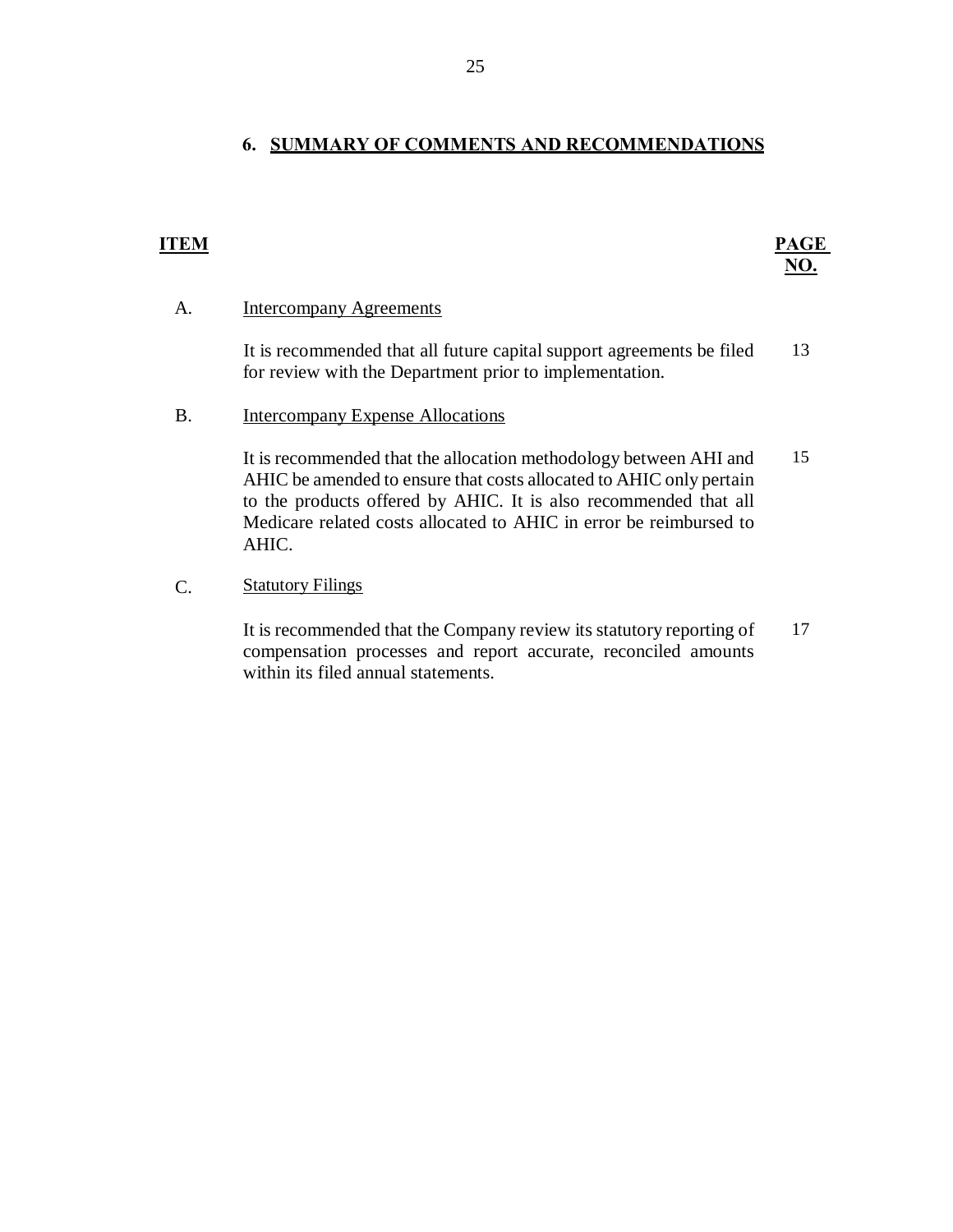Respectfully submitted,

David Crandall, CFE

 STATE OF NEW YORK) COUNTY OF NEW YORK) )SS. )

 David Crandall**,** being duly sworn, deposes and says that the foregoing submitted report is true to the best of his knowledge and belief.

David Crandall, CFE

\_\_\_\_\_\_\_\_\_\_\_\_\_\_\_\_\_\_\_\_\_\_\_\_\_\_\_

Subscribed and sworn to before me

This \_\_\_\_\_ day of \_\_\_\_\_\_\_\_\_2017